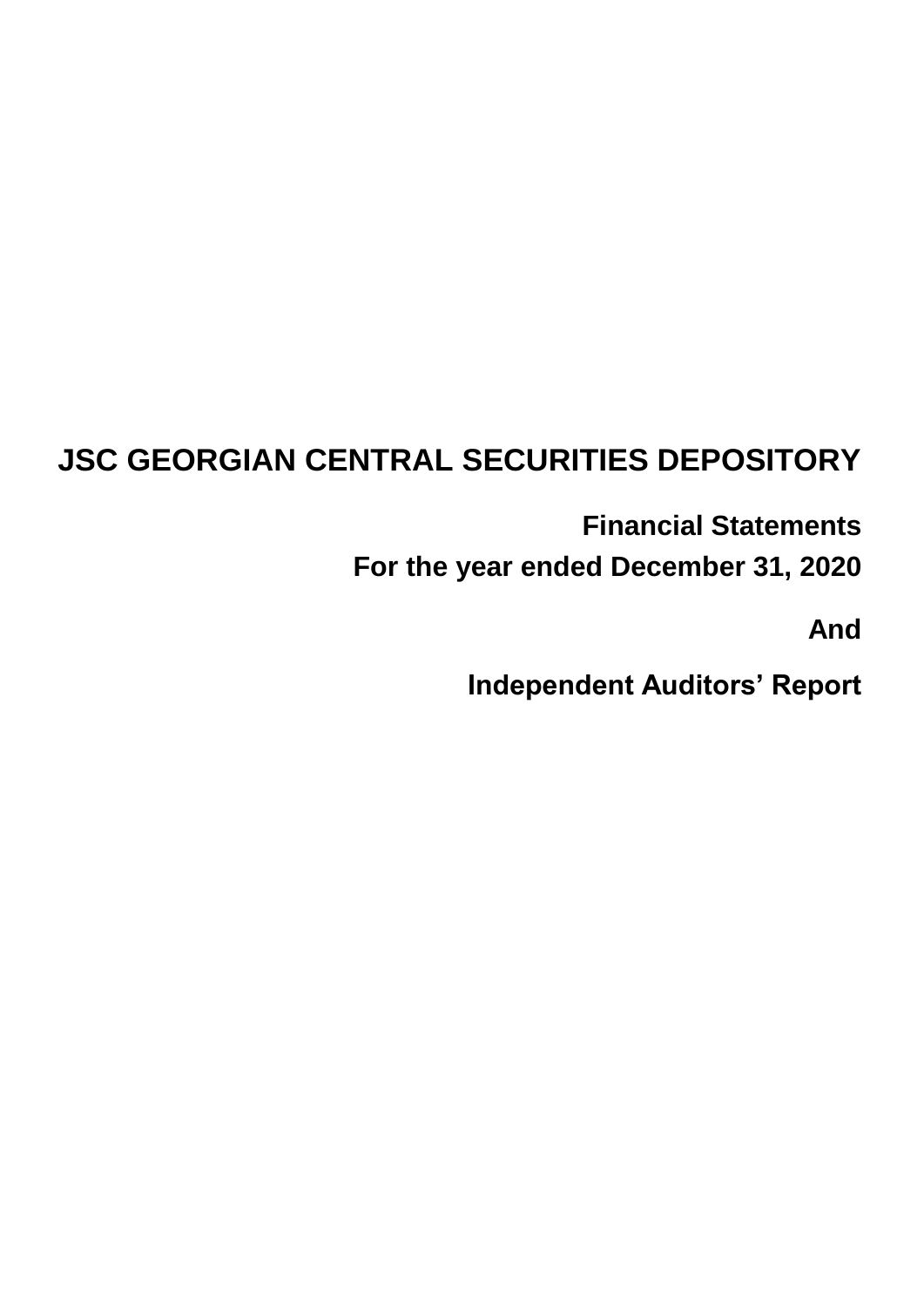## **CONTENTS**

| <b>Statement of Management Responsibilities</b>             | 1               |
|-------------------------------------------------------------|-----------------|
| Independent Auditors' Report                                | $\overline{2}$  |
| <b>Statement of Financial Position</b>                      | 4               |
| Statement of Comprehensive Income                           | 5               |
| <b>Statement of Cash Flows</b>                              | 6               |
| Statement of Changes in Equity                              | $\overline{7}$  |
| Notes to the Financial Statements                           |                 |
| 1 General information                                       | 8               |
| 2 Summary of significant accounting policies                | 8               |
| 3 Critical accounting judgments                             | 16              |
| 4 Cash and cash equivalents                                 | 17              |
| 5 Trade and other receivables                               | 17              |
| 6 Property, plant and equipment                             | 18              |
| 7 Intangible assets                                         | 18              |
| 8 Tax assets and tax liabilities                            | 19              |
| 9 Equity                                                    | 19              |
| 10 Earnings per share                                       | 20              |
| 11 Commission, subscription and other operating income      | 20              |
| 12 Other operating expense                                  | 20              |
| 13 Finance income                                           | 20              |
| 14 Salary expenses                                          | 20              |
| 15 Net foreign exchange gain / (loss)                       | 21              |
| 16 Financial assets impairment reserve (expense) / recovery | 21              |
| 17 Contingent liabilities                                   | 21              |
| 18 Information on financial risks                           | $\overline{22}$ |
| 19 Related parties                                          | $\overline{25}$ |
| 20 Going concern consideration                              | 26              |
| 21 Events after the reporting period                        | 26              |

Last Page of Financial Statement: 26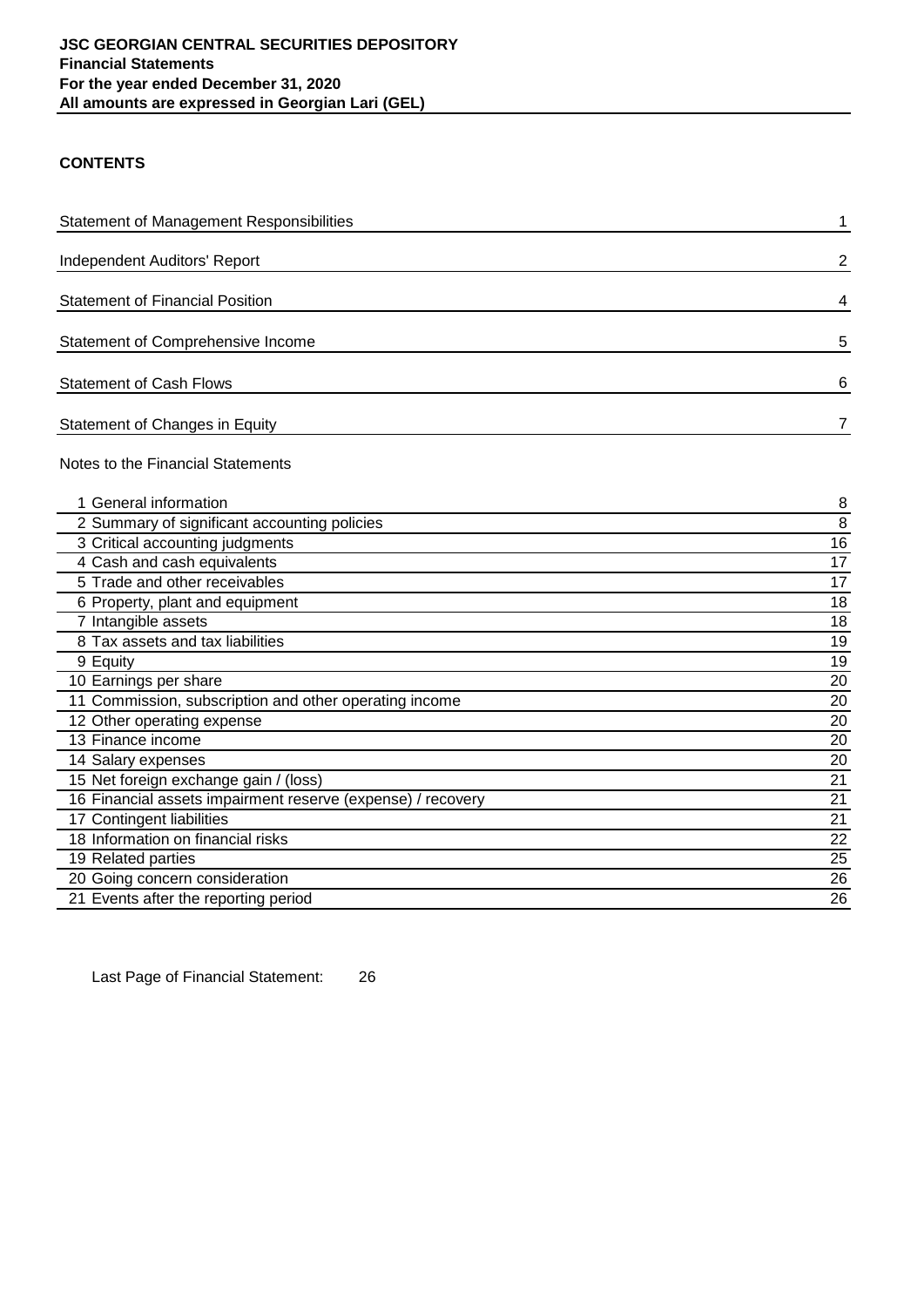## **Statement of Management Responsibilities**

Management of JSC Georgian Central Securities Depository is responsible for the accompanying financial statements.

This responsibility includes:

- preparation of financial statements in accordance with International Financial Reporting Standards;
- selection of suitable accounting policies and their consistent application;
- making judgments and estimates which are reasonable and prudent;
- preparation of the financial statements on a going concern basis, unless circumstances make this inappropriate.

Management is also responsible for:

- creation, implementation and maintaining effective internal control system;
- keeping proper accounting records in compliance with local regulations;
- taking such steps that are reasonably open to them to safeguard the assets of the Company, and
- prevention and detection of fraud and other irregularities.

The financial statements for the year ended December 31, 2020 have been approved by the management and signed on its behalf:

Evgeni Peevski  $\bigcup_{n=1}^{\infty}$ General Director Financial Director **Financial Director** Financial Director **Financial Director** 

JSC Georgian Central Securities Depository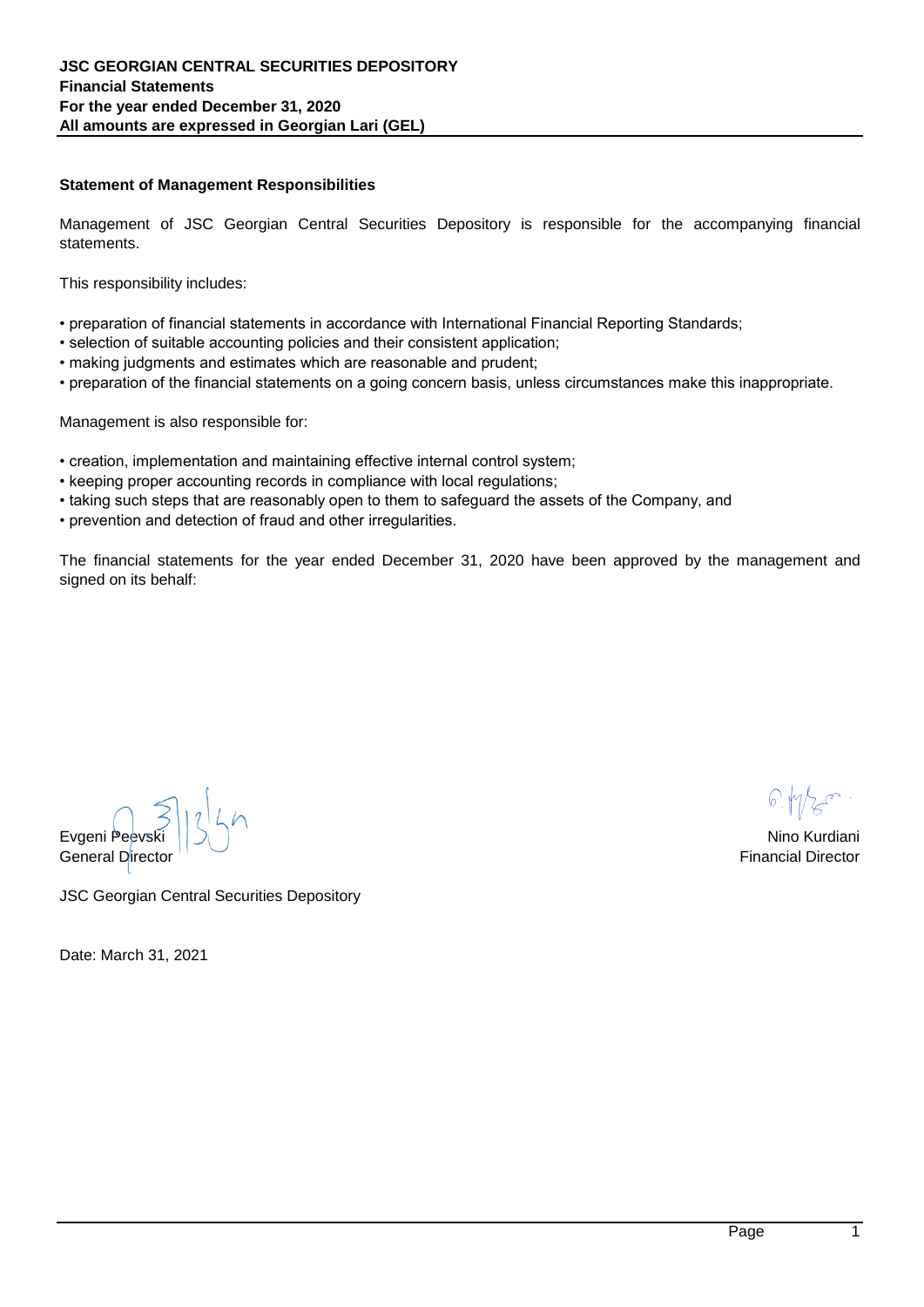

Moore Abc, LLC 6 Marjanishvili Street 0102, Tbilisi, Georgia

T +995 32 2 000 123 E info@moore.ge

www.moore-georgia.ge

## **INDEPENDENT AUDITORS' REPORT JSC Georgian Central Securities Depository**

## *Qualified opinion*

We have audited the financial statements of JSC Georgian Central Securities Depository (the "Company") which comprise the statement of financial position as of December 31, 2020 and the statement of comprehensive income, statement of cash flows and statement of changes in equtiy for the period then ended, and notes to the financial statements, including a summary of significant accounting policies.

In our opinion,except for the effects of the matters described in the Basis for Qualified Opinion section of our report, the accompanying financial statements present fairly, in all material respects the financial position of the Company as of December 31, 2020 and of its financial performance and its cash flows for the year then ended in accordance with International Financial Reporting Standards (IFRS).

## *Basis for Qualified Opinion*

In 2003 intangible assets and property, plant and equipment were contributed into the Company's equity. The assets were recognized at estimated value, which comprised GEL 85,000. We were unable to obtain reasonable assurance in order to confirm the equity increase by the mentioned amount, therefore our opinion on the financial statements as of December 31, 2020 is modified due to the possible effect of this matter on current year and corresponding figures.

We conducted our audit in accordance with International Standards on Auditing (ISAs). Our responsibilities under those standards are further described in the Auditor's Responsibilities for the Audit of the Financial Statements section of our report. We are independent of the Company in accordance with the International Ethics Standards Board for Accountants' Code of Ethics for Professional Accountants (IESBA Code) together with the ethical requirements that are relevant to our audit of the financial statements in Georgia; and we have fulfilled our other ethical responsibilities in accordance with these requirements and the IESBA Code. We believe that the audit evidence we have obtained is sufficient and appropriate to provide a basis for our opinion.

## *Responsibilities of Management and Those Charged with Governance for the Financial Statements*

Management is responsible for the preparation and fair presentation of the financial statements in accordance with International Financial Reporting Standards (IFRS), and for such internal control as management determines is necessary to enable the preparation of financials tatements that are free from material misstatement, whether due to fraud or error.

In preparing the financial statements, management is responsible for assessing the Company's ability to continue as a going concern, disclosing, as applicable, matters related to going concern and using the going concern basis of accounting unless management either intends to liquidate the Company or to cease operations, or has no realistic alternative but to do so.

Those charged with governance are responsible for overseeing the Company's financial reporting process.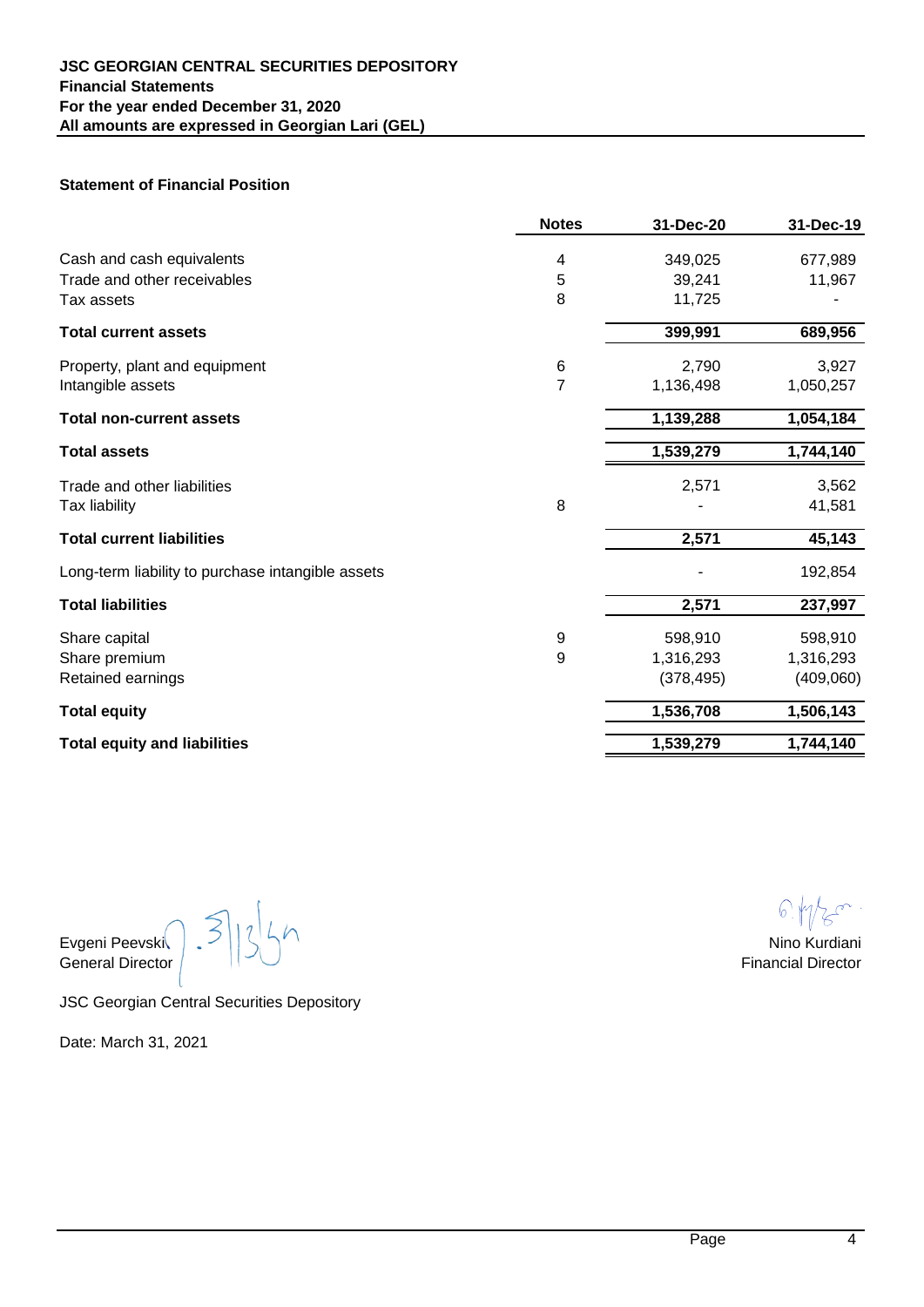## **INDEPENDENT AUDITORS' REPORT (continued)**

## *Auditors' Responsibility for the Audit of the Financial Statements*

Our objectives are to obtain reasonable assurance about whether the financial statements as a whole are free from material misstatement, whether due to fraud or error, and to issue an auditor's report that includes our opinion. Reasonable assurance is a high level of assurance, but is not a guarantee that an audit conducted in accordance with ISAs will always detect a material misstatement when it exists. Misstatements can arise from fraud or error and are considered material if, individually or in the aggregate, they could reasonably be expected to influence the economic decisions of users taken on the basis of these financial statements.

As part of an audit in accordance with ISAs, we exercise professional judgment and maintain professional skepticism throughout the audit. We also:

• Identify and assess the risks of material misstatement of the financial statements, whether due to fraud or error, design and perform audit procedures responsive to those risks, and obtain audit evidence that is sufficient and appropriate to provide a basis for our opinion. The risk of not detecting a material misstatement resulting from raud is higher than for one resuting from error, as fraud may involve collusion, forgery, intentional ommisiions, misrepresentation, or the override of internal control.

• Obtain an understanding of internal control relevant to the audit in order to design audit procedures that are appropriate in the circumstances, but not for the purpose of expressing an opinion on the effectiveness of the Company's internal control.

• Evaluate the appropriateness of accounting policies used and the reasonableness of accounting estimates and, if any, and related disclosures made by management.

• Conclude on the appropriateness of management's use of the going concern basis of accounting and, based on the audit evidence obtained, whether a material uncertainty exists related to events or conditions that may cast significant doubt on the Company's ability to continue as a going concern. If we conclude that a material uncertainty exists, we are required to draw attention in our auditor's report to the related disclosures in the financial statements or, if such disclosures are inadequate, to modify our opinion. Our conclusions are based on the audit evidence obtained up to the date of our auditor's report. However, future events or conditions may cause the Company to cease to continue as a going concern.

• Evaluate the overall presentation, structure and content of the financial statement, incuding the disclosures, and whether the financial statement represents the underlying transactions and events in a manner that achieves fair presentation.

We communicate with those charged with governance regarding, among other matters, the planned scope and timing of the audit and significant audit findings, including any significant deficiencies in internal control that we identify during our audit.

## **Mikheil Abaiadze / Certified Auditor / Partner**

*Audit Firm Registration Number: SARAS-F-320544 Auditor Registration Number: SARAS-A-865011*

**Date: March 31, 2021 Tbilisi, Georgia**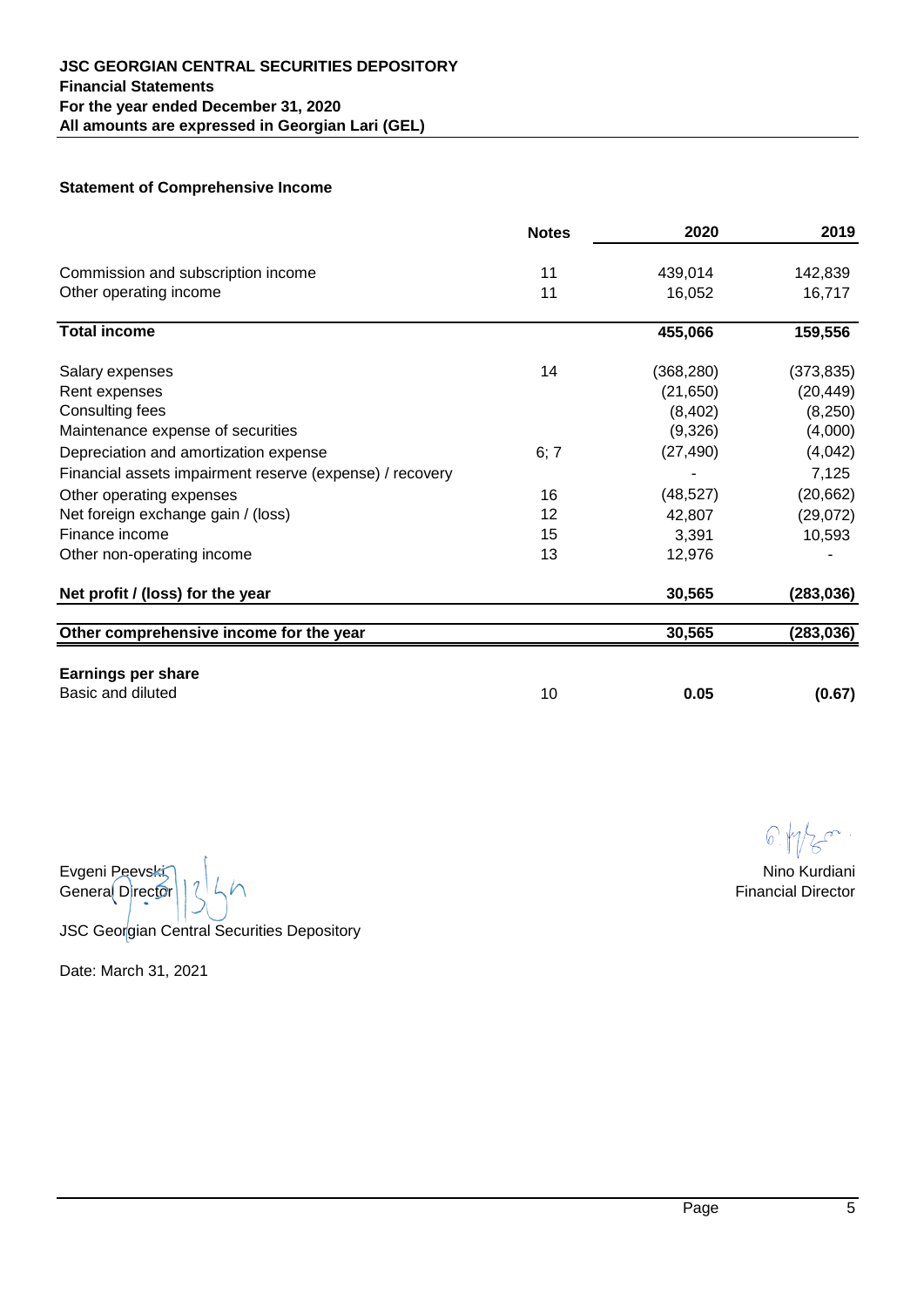# **Statement of Financial Position**

|                                                   | <b>Notes</b>   | 31-Dec-20  | 31-Dec-19 |
|---------------------------------------------------|----------------|------------|-----------|
| Cash and cash equivalents                         | 4              | 349,025    | 677,989   |
| Trade and other receivables                       | 5              | 39,241     | 11,967    |
| Tax assets                                        | 8              | 11,725     |           |
| <b>Total current assets</b>                       |                | 399,991    | 689,956   |
| Property, plant and equipment                     | 6              | 2,790      | 3,927     |
| Intangible assets                                 | $\overline{7}$ | 1,136,498  | 1,050,257 |
| <b>Total non-current assets</b>                   |                | 1,139,288  | 1,054,184 |
| <b>Total assets</b>                               |                | 1,539,279  | 1,744,140 |
| Trade and other liabilities                       |                | 2,571      | 3,562     |
| Tax liability                                     | 8              |            | 41,581    |
| <b>Total current liabilities</b>                  |                | 2,571      | 45,143    |
| Long-term liability to purchase intangible assets |                |            | 192,854   |
| <b>Total liabilities</b>                          |                | 2,571      | 237,997   |
| Share capital                                     | 9              | 598,910    | 598,910   |
| Share premium                                     | 9              | 1,316,293  | 1,316,293 |
| Retained earnings                                 |                | (378, 495) | (409,060) |
| <b>Total equity</b>                               |                | 1,536,708  | 1,506,143 |
| <b>Total equity and liabilities</b>               |                | 1,539,279  | 1,744,140 |

Evgeni Peevski  $\bigcap_{i=1}^{\infty} \bigcup_{i=1}^{n} \bigcup_{i=1}^{n} \bigcup_{i=1}^{n} \bigcup_{i=1}^{n} \bigcup_{i=1}^{n} \bigcup_{i=1}^{n} \bigcup_{i=1}^{n} \bigcup_{i=1}^{n} \bigcup_{i=1}^{n} \bigcup_{i=1}^{n} \bigcup_{i=1}^{n} \bigcup_{i=1}^{n} \bigcup_{i=1}^{n} \bigcup_{i=1}^{n} \bigcup_{i=1}^{n} \bigcup_{i=1}^{n} \bigcup_{i=1}^{n} \bigcup_{i$ 

JSC Georgian Central Securities Depository

 $6.47$ 

General Director  $\begin{array}{|c|c|c|c|c|}\n\hline\n\end{array}$  Financial Director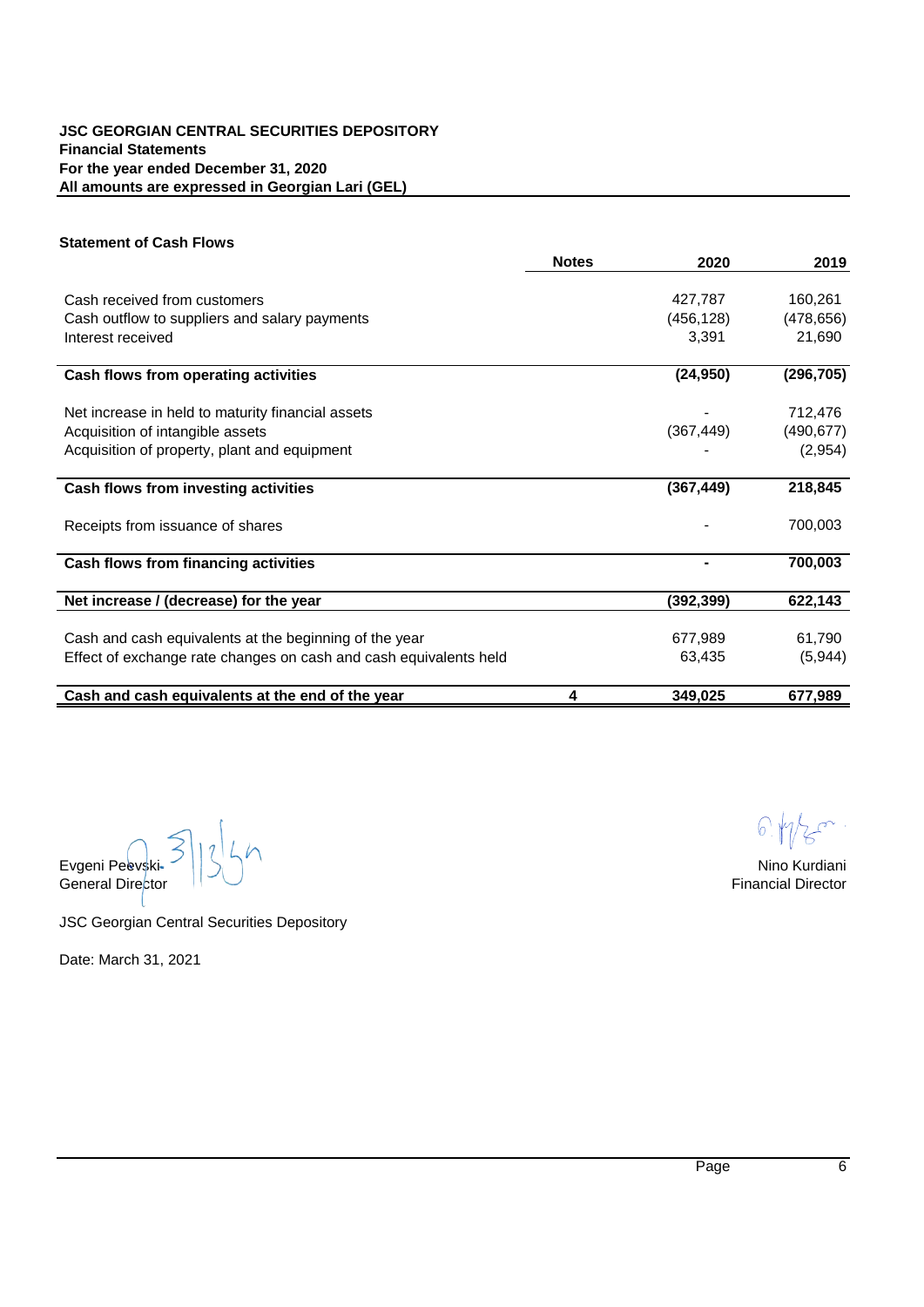## **Statement of Comprehensive Income**

|                                                          | <b>Notes</b> | 2020       | 2019       |
|----------------------------------------------------------|--------------|------------|------------|
| Commission and subscription income                       | 11           | 439,014    | 142,839    |
| Other operating income                                   | 11           | 16,052     | 16,717     |
| <b>Total income</b>                                      |              | 455,066    | 159,556    |
| Salary expenses                                          | 14           | (368, 280) | (373, 835) |
| Rent expenses                                            |              | (21, 650)  | (20, 449)  |
| Consulting fees                                          |              | (8, 402)   | (8,250)    |
| Maintenance expense of securities                        |              | (9,326)    | (4,000)    |
| Depreciation and amortization expense                    | 6; 7         | (27, 490)  | (4,042)    |
| Financial assets impairment reserve (expense) / recovery |              |            | 7,125      |
| Other operating expenses                                 | 16           | (48, 527)  | (20, 662)  |
| Net foreign exchange gain / (loss)                       | 12           | 42,807     | (29,072)   |
| Finance income                                           | 15           | 3,391      | 10,593     |
| Other non-operating income                               | 13           | 12,976     |            |
| Net profit / (loss) for the year                         |              | 30,565     | (283,036)  |
| Other comprehensive income for the year                  |              | 30,565     | (283, 036) |
|                                                          |              |            |            |
| <b>Earnings per share</b><br>Basic and diluted           |              |            |            |
|                                                          | 10           | 0.05       | (0.67)     |

Evgeni Peevski Nino Kurdiani General Director  $\lceil \sqrt[3]{6} \rceil$ 

JSC Georgian Central Securities Depository

 $\bigcirc$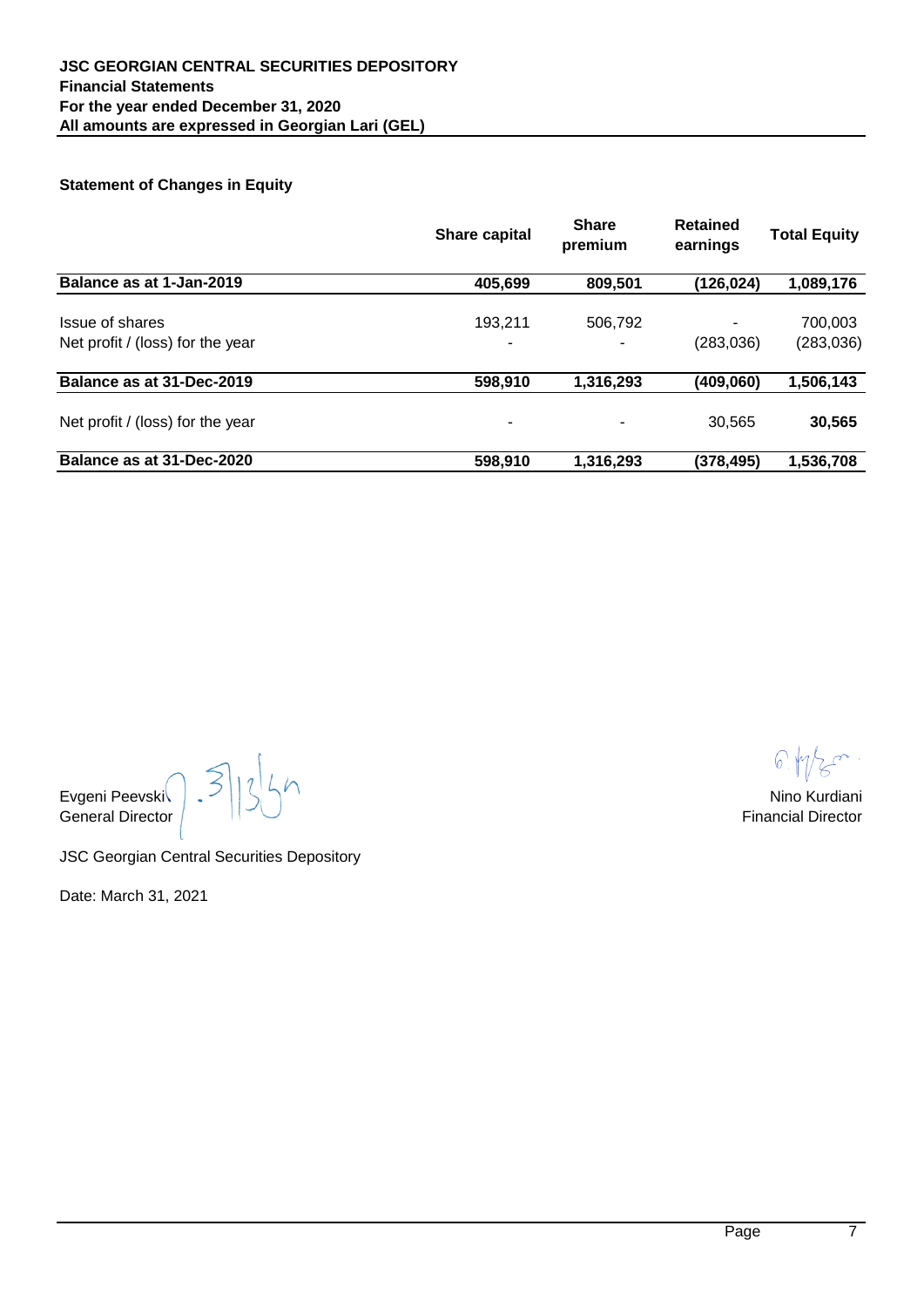## **Statement of Cash Flows**

|                                                                   | <b>Notes</b> | 2020       | 2019       |
|-------------------------------------------------------------------|--------------|------------|------------|
|                                                                   |              |            |            |
| Cash received from customers                                      |              | 427,787    | 160,261    |
| Cash outflow to suppliers and salary payments                     |              | (456, 128) | (478, 656) |
| Interest received                                                 |              | 3,391      | 21,690     |
| Cash flows from operating activities                              |              | (24, 950)  | (296, 705) |
| Net increase in held to maturity financial assets                 |              |            | 712,476    |
| Acquisition of intangible assets                                  |              | (367, 449) | (490, 677) |
| Acquisition of property, plant and equipment                      |              |            | (2,954)    |
| Cash flows from investing activities                              |              | (367, 449) | 218,845    |
| Receipts from issuance of shares                                  |              |            | 700,003    |
| Cash flows from financing activities                              |              |            | 700,003    |
| Net increase / (decrease) for the year                            |              | (392,399)  | 622,143    |
|                                                                   |              |            |            |
| Cash and cash equivalents at the beginning of the year            |              | 677,989    | 61,790     |
| Effect of exchange rate changes on cash and cash equivalents held |              | 63,435     | (5,944)    |
| Cash and cash equivalents at the end of the year                  | 4            | 349,025    | 677,989    |

Evgeni Peevski Vililiya i Nino Kurdiani ili bahasa ku shekara ta ku shekara ta ku shekara ta ku shekara ta ku s General Director Financial Director

JSC Georgian Central Securities Depository

 $6.1$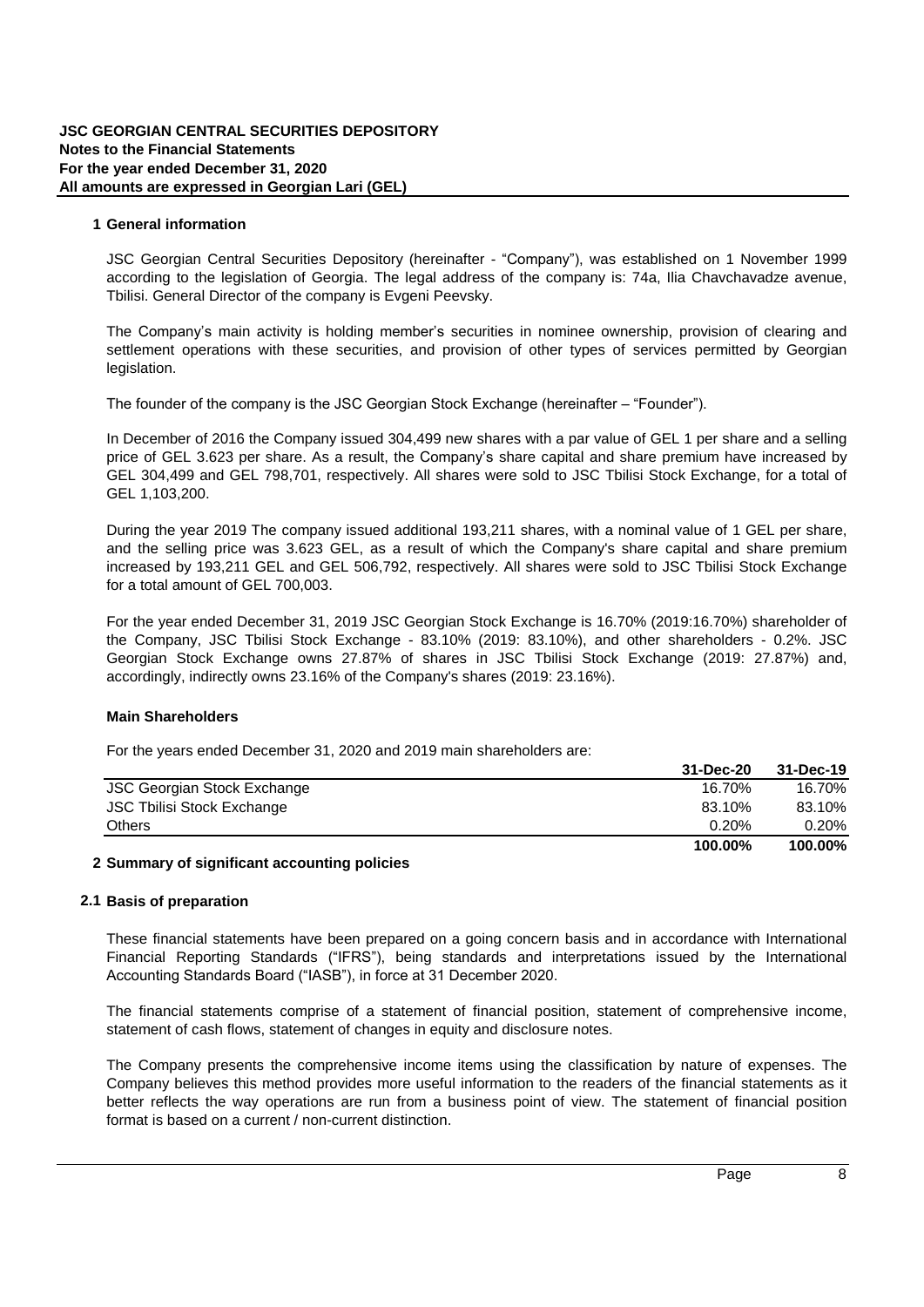# **Statement of Changes in Equity**

|                                                     | <b>Share capital</b> | <b>Share</b><br>premium | <b>Retained</b><br>earnings | <b>Total Equity</b>   |
|-----------------------------------------------------|----------------------|-------------------------|-----------------------------|-----------------------|
| Balance as at 1-Jan-2019                            | 405,699              | 809,501                 | (126, 024)                  | 1,089,176             |
| Issue of shares<br>Net profit / (loss) for the year | 193.211<br>-         | 506,792                 | (283, 036)                  | 700,003<br>(283, 036) |
| Balance as at 31-Dec-2019                           | 598,910              | 1,316,293               | (409,060)                   | 1,506,143             |
| Net profit / (loss) for the year                    | -                    |                         | 30,565                      | 30,565                |
| Balance as at 31-Dec-2020                           | 598,910              | 1,316,293               | (378,495)                   | 1,536,708             |

General Director  $\vert$  Financial Director  $\vert$  Financial Director  $\vert$ 

 $\sqrt{6}$ 

Evgeni Peevski Nino Kurdiani

JSC Georgian Central Securities Depository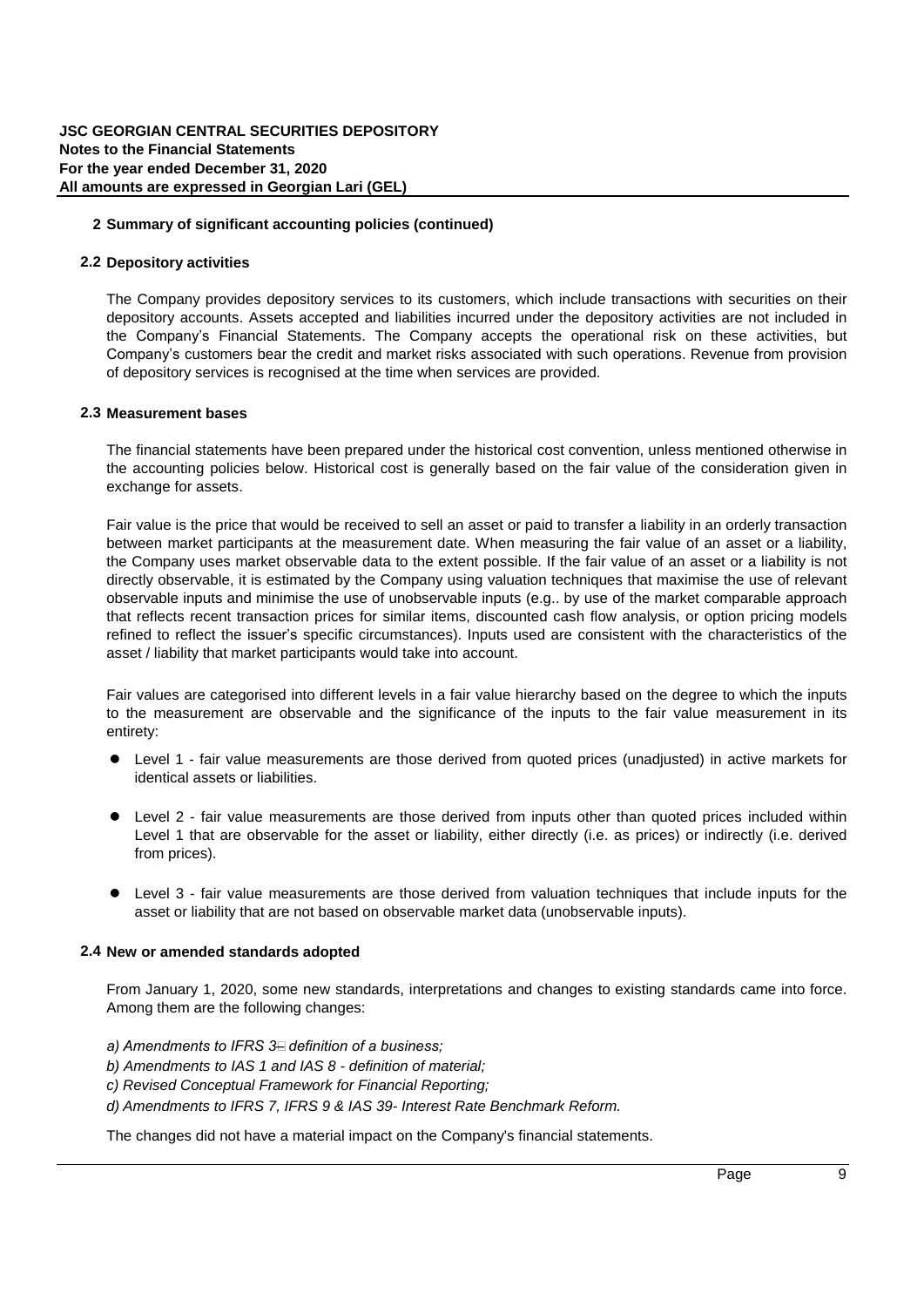#### **1 General information**

JSC Georgian Central Securities Depository (hereinafter - "Company"), was established on 1 November 1999 according to the legislation of Georgia. The legal address of the Company is: 74a, Ilia Chavchavadze avenue, Tbilisi. General Director of the Company is Evgeni Peevski.

The Company's main activity is holding member's securities in nominee ownership, provision of clearing and settlement operations with these securities, and provision of other types of services permitted by Georgian legislation.

The founder of the Company is the JSC Georgian Stock Exchange (hereinafter – "Founder").

In December of 2016 the Company issued 304,499 new shares with a par value of GEL 1 per share and a selling price of GEL 3.623 per share. As a result, the Company's share capital and share premium have increased by GEL 304,499 and GEL 798,701, respectively. All shares were sold to JSC Tbilisi Stock Exchange, for a total of GEL 1,103,200.

During the year 2019 the Company issued additional 193,211 shares, with a nominal value of 1 GEL per share, and the selling price was 3.623 GEL, as a result of which the Company's share capital and share premium increased by 193,211 GEL and GEL 506,792, respectively. All shares were sold to JSC Tbilisi Stock Exchange for a total amount of GEL 700,003.

For the year ended December 31, 2019 JSC Georgian Stock Exchange is 16.70% (2019:16.70%) shareholder of the Company, JSC Tbilisi Stock Exchange - 83.10% (2019: 83.10%), and other shareholders - 0.2%. JSC Georgian Stock Exchange owns 27.87% of shares in JSC Tbilisi Stock Exchange (2019: 27.87%) and, accordingly, indirectly owns 23.16% of the Company's shares (2019: 23.16%).

## **Main Shareholders**

For the years ended December 31, 2020 and 2019 main shareholders are:

|                                    | 31-Dec-20 | 31-Dec-19 |
|------------------------------------|-----------|-----------|
| <b>JSC Georgian Stock Exchange</b> | 16.70%    | 16.70%    |
| JSC Tbilisi Stock Exchange         | 83.10%    | 83.10%    |
| <b>Others</b>                      | 0.20%     | $0.20\%$  |
|                                    | 100.00%   | 100.00%   |

## **2 Summary of significant accounting policies**

## **2.1 Basis of preparation**

These financial statements have been prepared on a going concern basis and in accordance with International Financial Reporting Standards ("IFRS"), being standards and interpretations issued by the International Accounting Standards Board ("IASB"), in force at 31 December 2020.

The financial statements comprise of a statement of financial position, statement of comprehensive income, statement of cash flows, statement of changes in equity and disclosure notes.

The Company presents the comprehensive income items using the classification by nature of expenses. The Company believes this method provides more useful information to the readers of the financial statements as it better reflects the way operations are run from a business point of view. The statement of financial position format is based on a current / non-current distinction.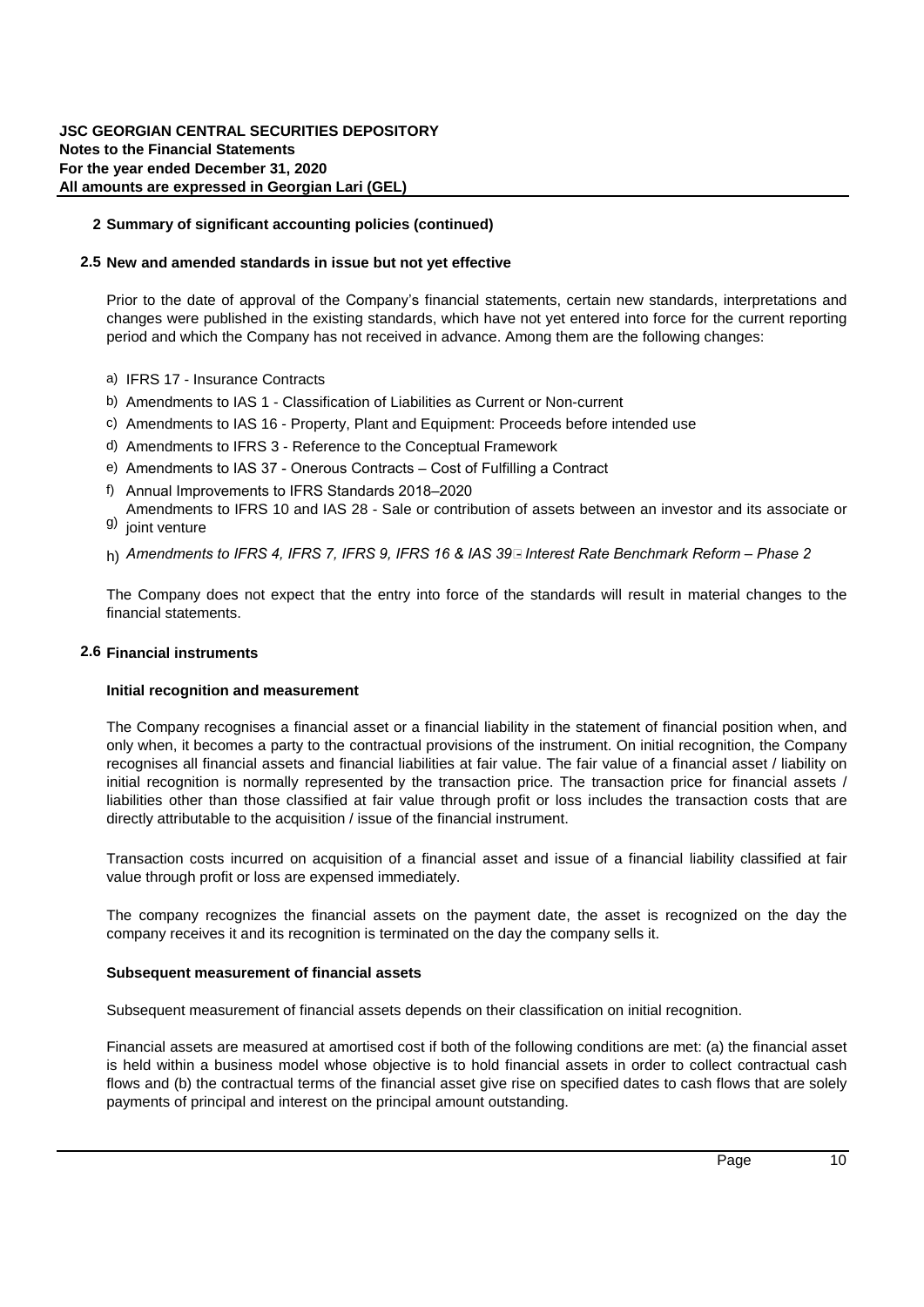#### **2.2 Depository activities**

The Company provides depository services to its customers, which include transactions with securities on their depository accounts. Assets accepted and liabilities incurred under the depository activities are not included in the Company's Financial Statements. The Company accepts the operational risk on these activities, but Company's customers bear the credit and market risks associated with such operations. Revenue from provision of depository services is recognised at the time when services are provided.

#### **2.3 Measurement bases**

The financial statements have been prepared under the historical cost convention, unless mentioned otherwise in the accounting policies below. Historical cost is generally based on the fair value of the consideration given in exchange for assets.

Fair value is the price that would be received to sell an asset or paid to transfer a liability in an orderly transaction between market participants at the measurement date. When measuring the fair value of an asset or a liability, the Company uses market observable data to the extent possible. If the fair value of an asset or a liability is not directly observable, it is estimated by the Company using valuation techniques that maximise the use of relevant observable inputs and minimise the use of unobservable inputs (e.g.. by use of the market comparable approach that reflects recent transaction prices for similar items, discounted cash flow analysis, or option pricing models refined to reflect the issuer's specific circumstances). Inputs used are consistent with the characteristics of the asset / liability that market participants would take into account.

Fair values are categorised into different levels in a fair value hierarchy based on the degree to which the inputs to the measurement are observable and the significance of the inputs to the fair value measurement in its entirety:

- l Level 1 fair value measurements are those derived from quoted prices (unadjusted) in active markets for identical assets or liabilities.
- Level 2 fair value measurements are those derived from inputs other than quoted prices included within Level 1 that are observable for the asset or liability, either directly (i.e. as prices) or indirectly (i.e. derived from prices).
- Level 3 fair value measurements are those derived from valuation techniques that include inputs for the asset or liability that are not based on observable market data (unobservable inputs).

#### **2.4 New or amended standards adopted**

From January 1, 2020, some new standards, interpretations and changes to existing standards came into force. Among them are the following changes:

- *a) Amendments to IFRS 3 – definition of a business;*
- *b) Amendments to IAS 1 and IAS 8 definition of material;*
- *c) Revised Conceptual Framework for Financial Reporting;*
- *d) Amendments to IFRS 7, IFRS 9 & IAS 39 - Interest Rate Benchmark Reform.*

The changes did not have a material impact on the Company's financial statements.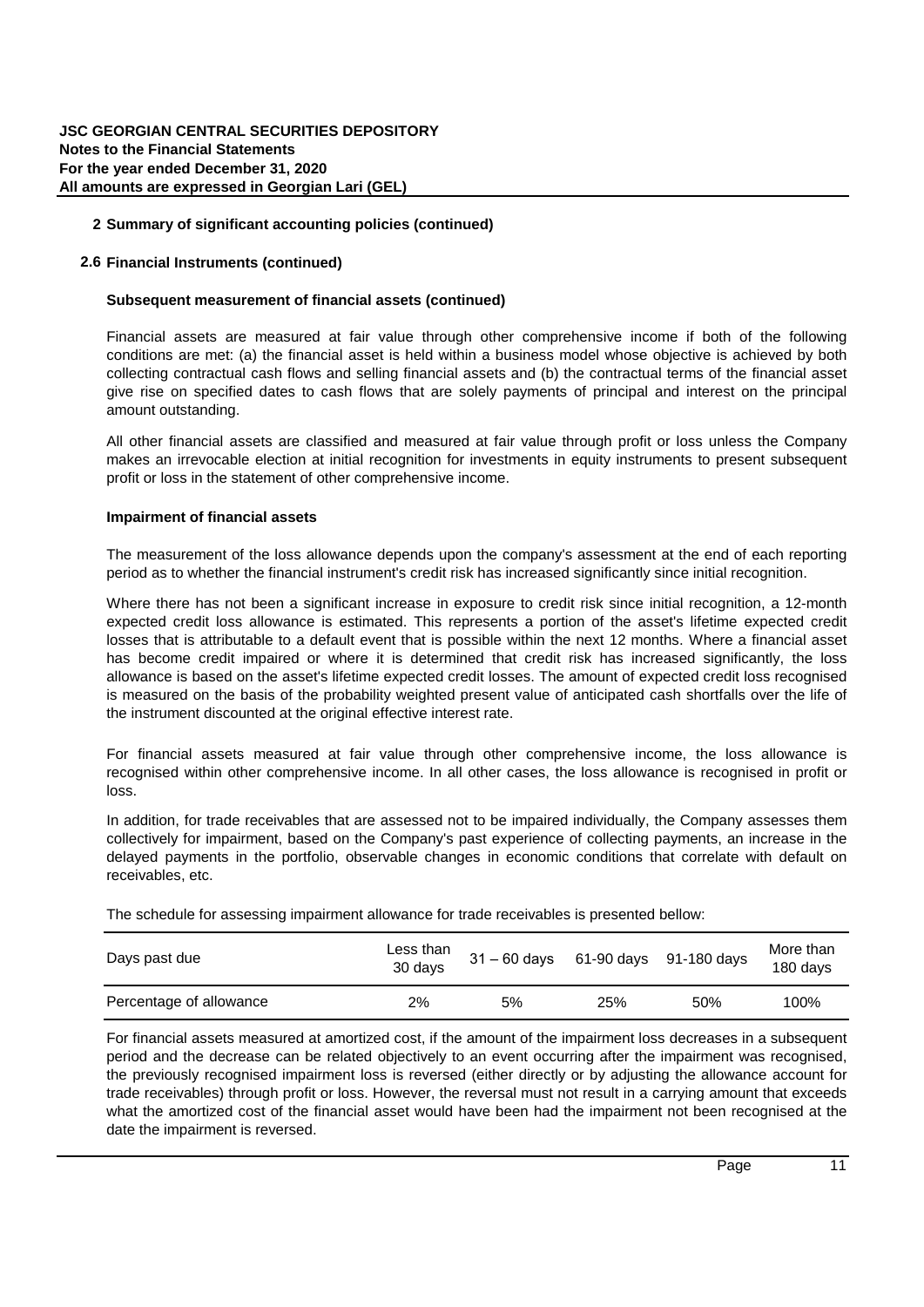#### **2.5 New and amended standards in issue but not yet effective**

Prior to the date of approval of the Company's financial statements, certain new standards, interpretations and changes were published in the existing standards, which have not yet entered into force for the current reporting period and which the Company has not received in advance. Among them are the following changes:

- a) IFRS 17 Insurance Contracts
- b) Amendments to IAS 1 Classification of Liabilities as Current or Non-current
- c) Amendments to IAS 16 Property, Plant and Equipment: Proceeds before intended use
- d) Amendments to IFRS 3 Reference to the Conceptual Framework
- e) Amendments to IAS 37 Onerous Contracts Cost of Fulfilling a Contract
- f) Annual Improvements to IFRS Standards 2018–2020
- <sup>g)</sup> joint venture Amendments to IFRS 10 and IAS 28 - Sale or contribution of assets between an investor and its associate or
- h) Amendments to IFRS 4, IFRS 7, IFRS 9, IFRS 16 & IAS 39⊡ Interest Rate Benchmark Reform Phase 2

The Company does not expect that the entry into force of the standards will result in material changes to the financial statements.

#### **2.6 Financial instruments**

#### **Initial recognition and measurement**

The Company recognises a financial asset or a financial liability in the statement of financial position when, and only when, it becomes a party to the contractual provisions of the instrument. On initial recognition, the Company recognises all financial assets and financial liabilities at fair value. The fair value of a financial asset / liability on initial recognition is normally represented by the transaction price. The transaction price for financial assets / liabilities other than those classified at fair value through profit or loss includes the transaction costs that are directly attributable to the acquisition / issue of the financial instrument.

Transaction costs incurred on acquisition of a financial asset and issue of a financial liability classified at fair value through profit or loss are expensed immediately.

The Company recognizes the financial assets on the payment date, the asset is recognized on the day the Company receives it and its recognition is terminated on the day the Company sells it.

#### **Subsequent measurement of financial assets**

Subsequent measurement of financial assets depends on their classification on initial recognition.

Financial assets are measured at amortised cost if both of the following conditions are met: (a) the financial asset is held within a business model whose objective is to hold financial assets in order to collect contractual cash flows and (b) the contractual terms of the financial asset give rise on specified dates to cash flows that are solely payments of principal and interest on the principal amount outstanding.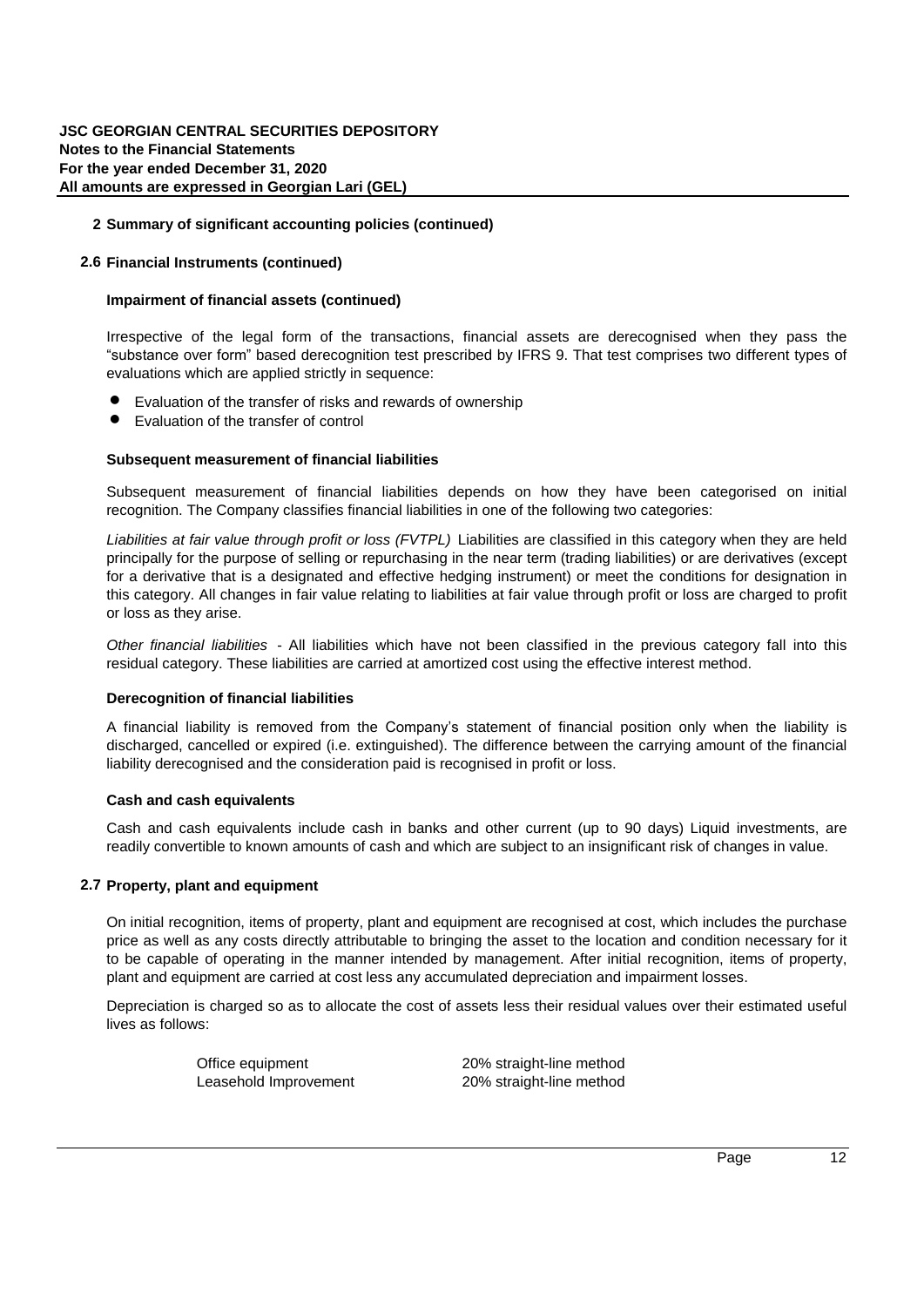## **2.6 Financial Instruments (continued)**

#### **Subsequent measurement of financial assets (continued)**

Financial assets are measured at fair value through other comprehensive income if both of the following conditions are met: (a) the financial asset is held within a business model whose objective is achieved by both collecting contractual cash flows and selling financial assets and (b) the contractual terms of the financial asset give rise on specified dates to cash flows that are solely payments of principal and interest on the principal amount outstanding.

All other financial assets are classified and measured at fair value through profit or loss unless the Company makes an irrevocable election at initial recognition for investments in equity instruments to present subsequent profit or loss in the statement of other comprehensive income.

## **Impairment of financial assets**

The measurement of the loss allowance depends upon the Company's assessment at the end of each reporting period as to whether the financial instrument's credit risk has increased significantly since initial recognition.

Where there has not been a significant increase in exposure to credit risk since initial recognition, a 12-month expected credit loss allowance is estimated. This represents a portion of the asset's lifetime expected credit losses that is attributable to a default event that is possible within the next 12 months. Where a financial asset has become credit impaired or where it is determined that credit risk has increased significantly, the loss allowance is based on the asset's lifetime expected credit losses. The amount of expected credit loss recognised is measured on the basis of the probability weighted present value of anticipated cash shortfalls over the life of the instrument discounted at the original effective interest rate.

For financial assets measured at fair value through other comprehensive income, the loss allowance is recognised within other comprehensive income. In all other cases, the loss allowance is recognised in profit or loss.

In addition, for trade receivables that are assessed not to be impaired individually, the Company assesses them collectively for impairment, based on the Company's past experience of collecting payments, an increase in the delayed payments in the portfolio, observable changes in economic conditions that correlate with default on receivables, etc.

The schedule for assessing impairment allowance for trade receivables is presented bellow:

| Days past due           | Less than<br>30 days | 31 - 60 days 61-90 days 91-180 days |     |     | More than<br>180 days |
|-------------------------|----------------------|-------------------------------------|-----|-----|-----------------------|
| Percentage of allowance | 2%                   | 5%                                  | 25% | 50% | 100%                  |

For financial assets measured at amortized cost, if the amount of the impairment loss decreases in a subsequent period and the decrease can be related objectively to an event occurring after the impairment was recognised, the previously recognised impairment loss is reversed (either directly or by adjusting the allowance account for trade receivables) through profit or loss. However, the reversal must not result in a carrying amount that exceeds what the amortized cost of the financial asset would have been had the impairment not been recognised at the date the impairment is reversed.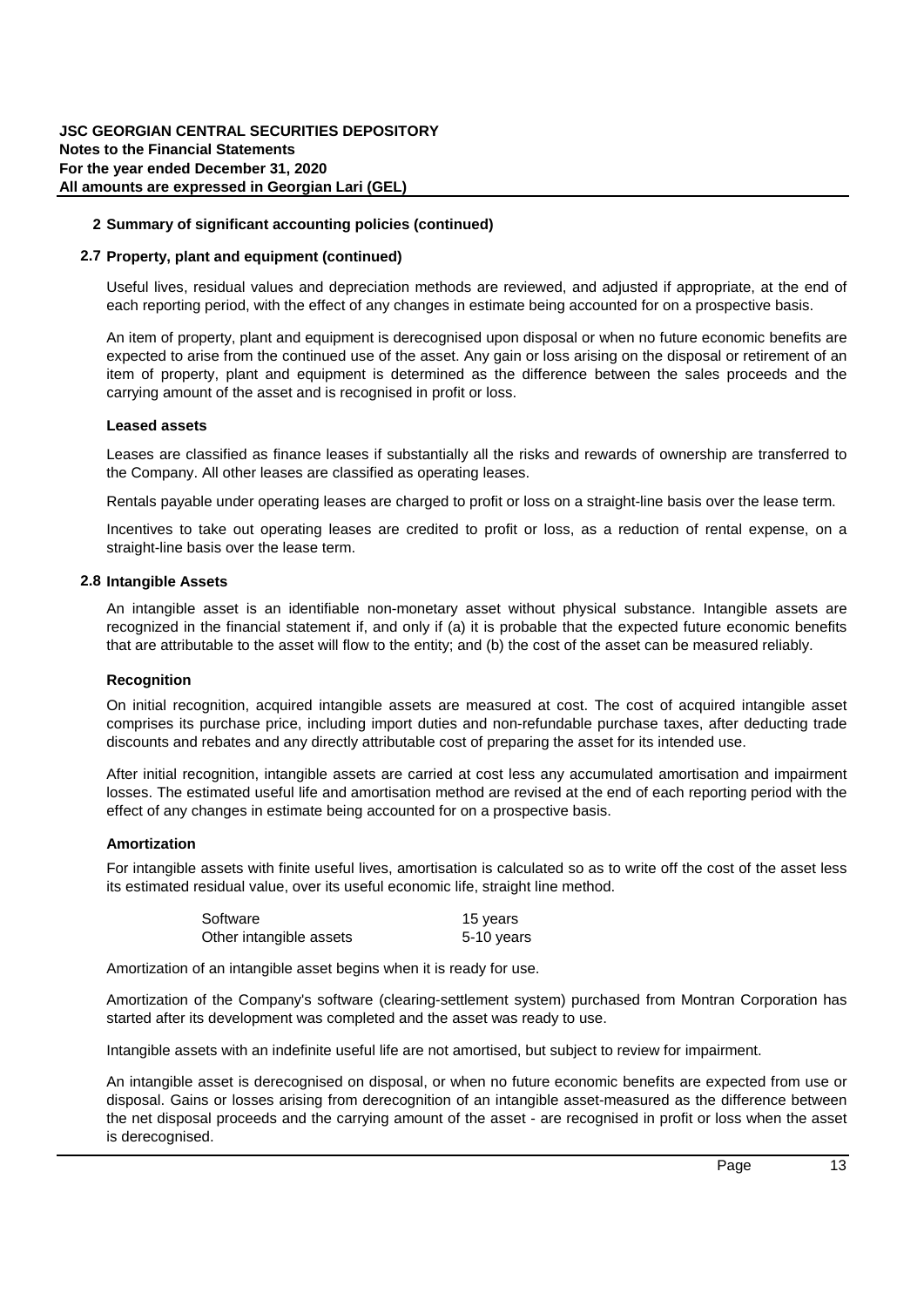#### **2.6 Financial Instruments (continued)**

#### **Impairment of financial assets (continued)**

Irrespective of the legal form of the transactions, financial assets are derecognised when they pass the "substance over form" based derecognition test prescribed by IFRS 9. That test comprises two different types of evaluations which are applied strictly in sequence:

- Evaluation of the transfer of risks and rewards of ownership
- Evaluation of the transfer of control

#### **Subsequent measurement of financial liabilities**

Subsequent measurement of financial liabilities depends on how they have been categorised on initial recognition. The Company classifies financial liabilities in one of the following two categories:

*Liabilities at fair value through profit or loss (FVTPL)* Liabilities are classified in this category when they are held principally for the purpose of selling or repurchasing in the near term (trading liabilities) or are derivatives (except for a derivative that is a designated and effective hedging instrument) or meet the conditions for designation in this category. All changes in fair value relating to liabilities at fair value through profit or loss are charged to profit or loss as they arise.

*Other financial liabilities* - All liabilities which have not been classified in the previous category fall into this residual category. These liabilities are carried at amortized cost using the effective interest method.

#### **Derecognition of financial liabilities**

A financial liability is removed from the Company's statement of financial position only when the liability is discharged, cancelled or expired (i.e. extinguished). The difference between the carrying amount of the financial liability derecognised and the consideration paid is recognised in profit or loss.

#### **Cash and cash equivalents**

Cash and cash equivalents include cash in banks and other current (up to 90 days) Liquid investments, are readily convertible to known amounts of cash and which are subject to an insignificant risk of changes in value.

#### **2.7 Property, plant and equipment**

On initial recognition, items of property, plant and equipment are recognised at cost, which includes the purchase price as well as any costs directly attributable to bringing the asset to the location and condition necessary for it to be capable of operating in the manner intended by management. After initial recognition, items of property, plant and equipment are carried at cost less any accumulated depreciation and impairment losses.

Depreciation is charged so as to allocate the cost of assets less their residual values over their estimated useful lives as follows:

Office equipment 20% straight-line method Leasehold Improvement 20% straight-line method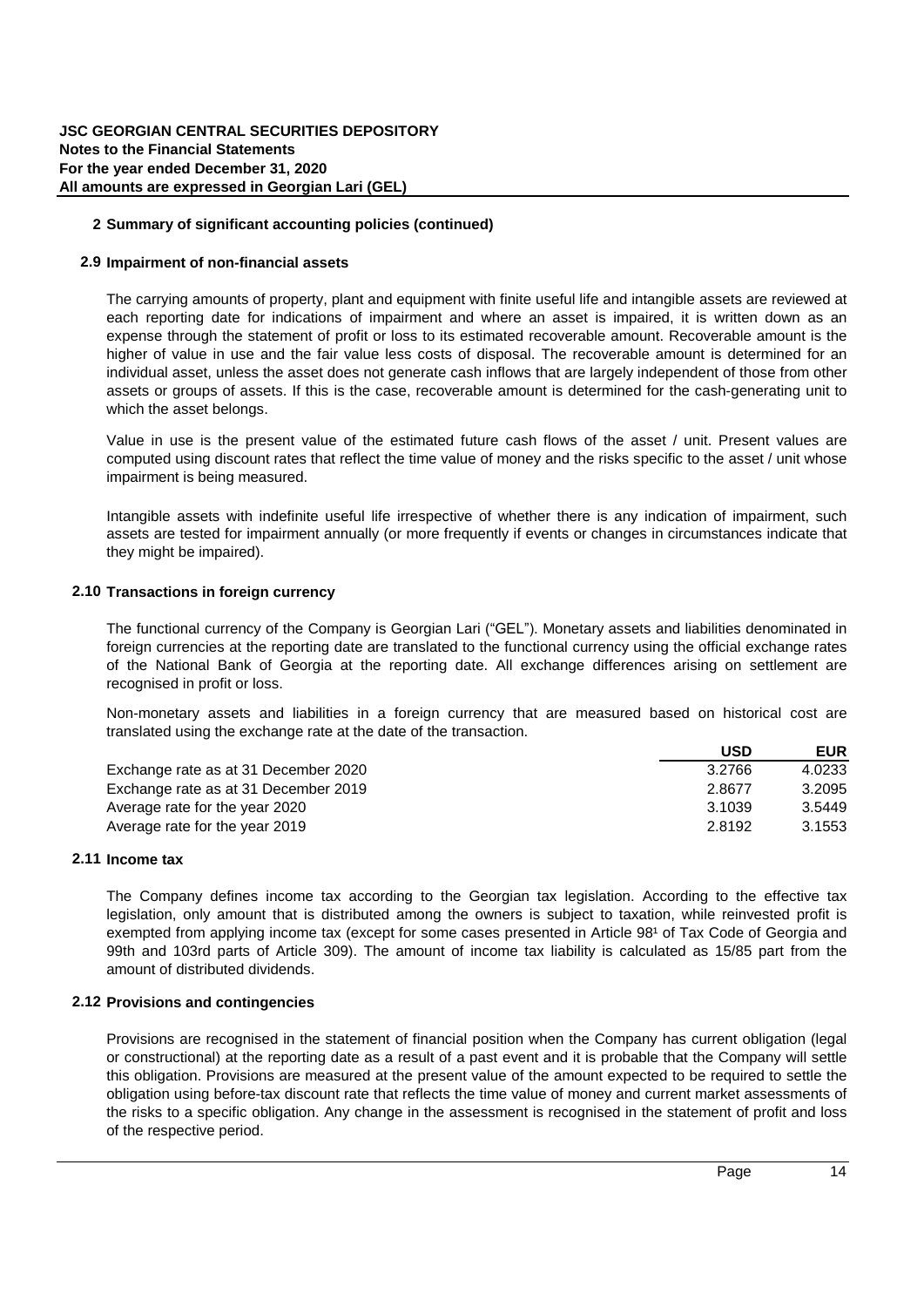#### **2.7 Property, plant and equipment (continued)**

Useful lives, residual values and depreciation methods are reviewed, and adjusted if appropriate, at the end of each reporting period, with the effect of any changes in estimate being accounted for on a prospective basis.

An item of property, plant and equipment is derecognised upon disposal or when no future economic benefits are expected to arise from the continued use of the asset. Any gain or loss arising on the disposal or retirement of an item of property, plant and equipment is determined as the difference between the sales proceeds and the carrying amount of the asset and is recognised in profit or loss.

#### **Leased assets**

Leases are classified as finance leases if substantially all the risks and rewards of ownership are transferred to the Company. All other leases are classified as operating leases.

Rentals payable under operating leases are charged to profit or loss on a straight-line basis over the lease term.

Incentives to take out operating leases are credited to profit or loss, as a reduction of rental expense, on a straight-line basis over the lease term.

#### **2.8 Intangible Assets**

An intangible asset is an identifiable non-monetary asset without physical substance. Intangible assets are recognized in the financial statement if, and only if (a) it is probable that the expected future economic benefits that are attributable to the asset will flow to the entity; and (b) the cost of the asset can be measured reliably.

## **Recognition**

On initial recognition, acquired intangible assets are measured at cost. The cost of acquired intangible asset comprises its purchase price, including import duties and non-refundable purchase taxes, after deducting trade discounts and rebates and any directly attributable cost of preparing the asset for its intended use.

After initial recognition, intangible assets are carried at cost less any accumulated amortisation and impairment losses. The estimated useful life and amortisation method are revised at the end of each reporting period with the effect of any changes in estimate being accounted for on a prospective basis.

#### **Amortization**

For intangible assets with finite useful lives, amortisation is calculated so as to write off the cost of the asset less its estimated residual value, over its useful economic life, straight line method.

| Software                | 15 years   |
|-------------------------|------------|
| Other intangible assets | 5-10 years |

Amortization of an intangible asset begins when it is ready for use.

Amortization of the Company's software (clearing-settlement system) purchased from Montran Corporation has started after its development was completed and the asset was ready to use.

Intangible assets with an indefinite useful life are not amortised, but subject to review for impairment.

An intangible asset is derecognised on disposal, or when no future economic benefits are expected from use or disposal. Gains or losses arising from derecognition of an intangible asset-measured as the difference between the net disposal proceeds and the carrying amount of the asset - are recognised in profit or loss when the asset is derecognised.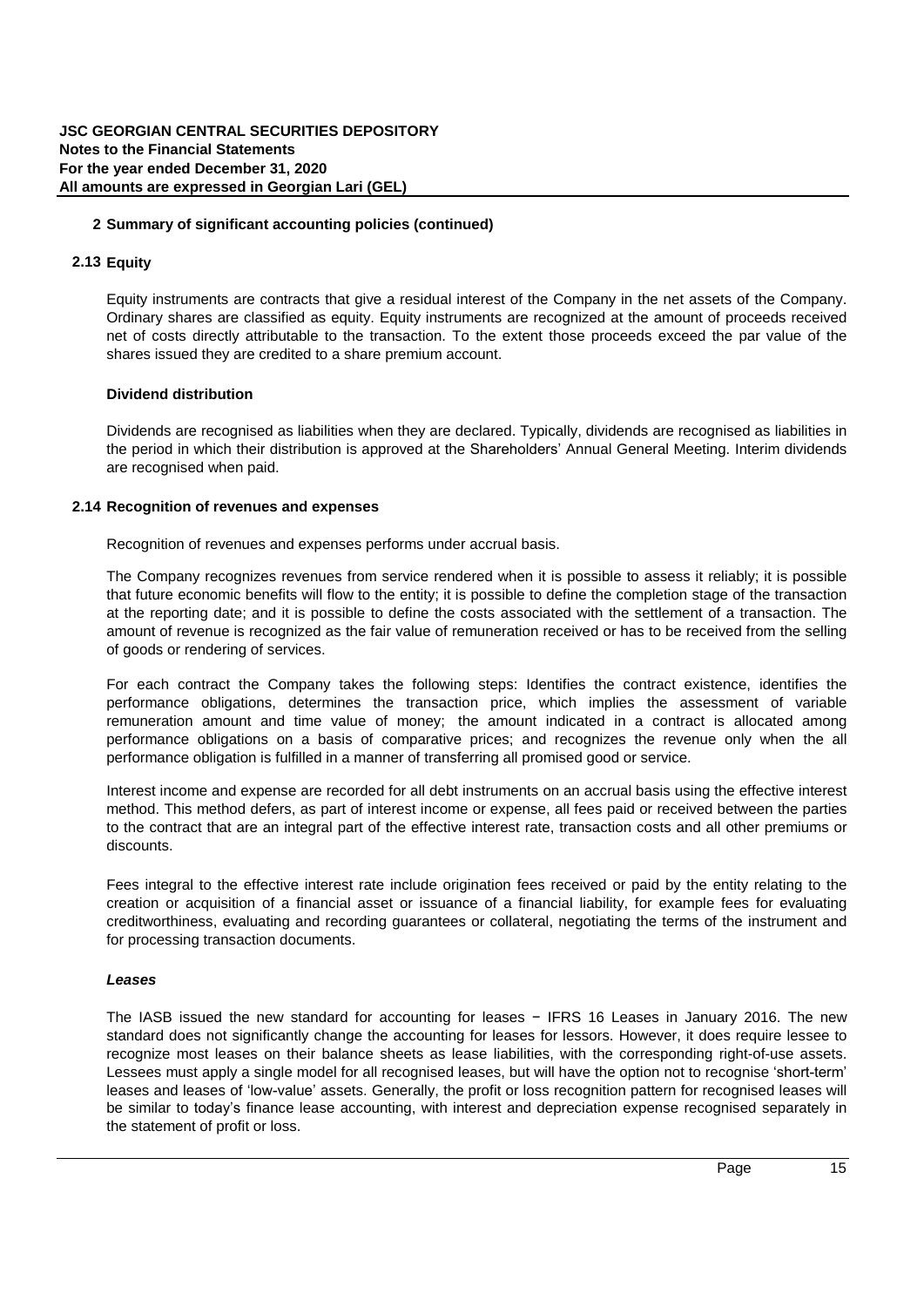#### **2.9 Impairment of non-financial assets**

The carrying amounts of property, plant and equipment with finite useful life and intangible assets are reviewed at each reporting date for indications of impairment and where an asset is impaired, it is written down as an expense through the statement of profit or loss to its estimated recoverable amount. Recoverable amount is the higher of value in use and the fair value less costs of disposal. The recoverable amount is determined for an individual asset, unless the asset does not generate cash inflows that are largely independent of those from other assets or groups of assets. If this is the case, recoverable amount is determined for the cash-generating unit to which the asset belongs.

Value in use is the present value of the estimated future cash flows of the asset / unit. Present values are computed using discount rates that reflect the time value of money and the risks specific to the asset / unit whose impairment is being measured.

Intangible assets with indefinite useful life irrespective of whether there is any indication of impairment, such assets are tested for impairment annually (or more frequently if events or changes in circumstances indicate that they might be impaired).

## **2.10 Transactions in foreign currency**

The functional currency of the Company is Georgian Lari ("GEL"). Monetary assets and liabilities denominated in foreign currencies at the reporting date are translated to the functional currency using the official exchange rates of the National Bank of Georgia at the reporting date. All exchange differences arising on settlement are recognised in profit or loss.

Non-monetary assets and liabilities in a foreign currency that are measured based on historical cost are translated using the exchange rate at the date of the transaction.

|                                      | USD    | <b>EUR</b> |
|--------------------------------------|--------|------------|
| Exchange rate as at 31 December 2020 | 3.2766 | 4.0233     |
| Exchange rate as at 31 December 2019 | 2.8677 | 3.2095     |
| Average rate for the year 2020       | 3.1039 | 3.5449     |
| Average rate for the year 2019       | 2.8192 | 3.1553     |

#### **2.11 Income tax**

The Company defines income tax according to the Georgian tax legislation. According to the effective tax legislation, only amount that is distributed among the owners is subject to taxation, while reinvested profit is exempted from applying income tax (except for some cases presented in Article 98<sup>1</sup> of Tax Code of Georgia and 99th and 103rd parts of Article 309). The amount of income tax liability is calculated as 15/85 part from the amount of distributed dividends.

#### **2.12 Provisions and contingencies**

Provisions are recognised in the statement of financial position when the Company has current obligation (legal or constructional) at the reporting date as a result of a past event and it is probable that the Company will settle this obligation. Provisions are measured at the present value of the amount expected to be required to settle the obligation using before-tax discount rate that reflects the time value of money and current market assessments of the risks to a specific obligation. Any change in the assessment is recognised in the statement of profit and loss of the respective period.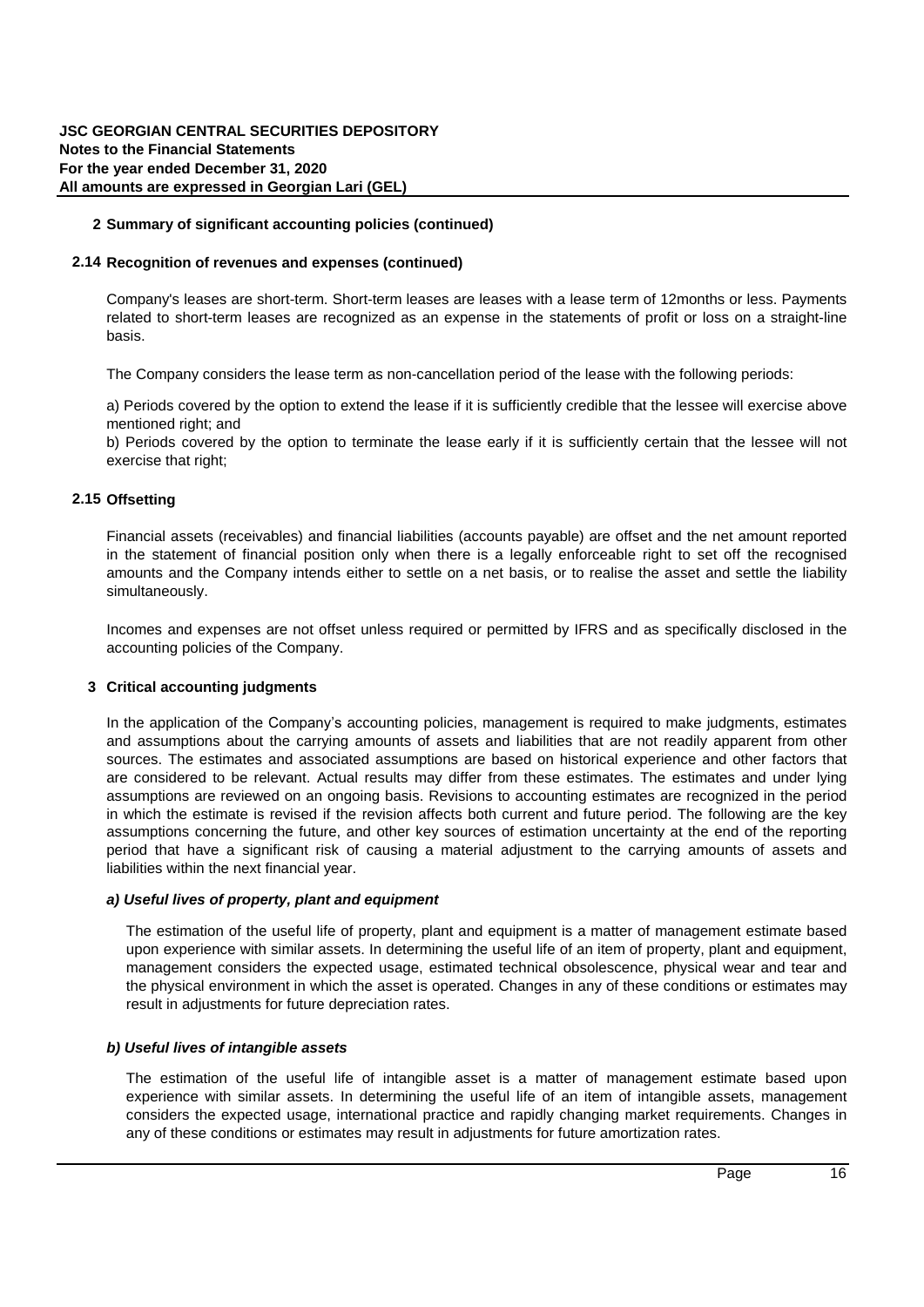## **2.13 Equity**

Equity instruments are contracts that give a residual interest of the Company in the net assets of the Company. Ordinary shares are classified as equity. Equity instruments are recognized at the amount of proceeds received net of costs directly attributable to the transaction. To the extent those proceeds exceed the par value of the shares issued they are credited to a share premium account.

## **Dividend distribution**

Dividends are recognised as liabilities when they are declared. Typically, dividends are recognised as liabilities in the period in which their distribution is approved at the Shareholders' Annual General Meeting. Interim dividends are recognised when paid.

## **2.14 Recognition of revenues and expenses**

Recognition of revenues and expenses performs under accrual basis.

The Company recognizes revenues from service rendered when it is possible to assess it reliably; it is possible that future economic benefits will flow to the entity; it is possible to define the completion stage of the transaction at the reporting date; and it is possible to define the costs associated with the settlement of a transaction. The amount of revenue is recognized as the fair value of remuneration received or has to be received from the selling of goods or rendering of services.

For each contract the Company takes the following steps: Identifies the contract existence, identifies the performance obligations, determines the transaction price, which implies the assessment of variable remuneration amount and time value of money; the amount indicated in a contract is allocated among performance obligations on a basis of comparative prices; and recognizes the revenue only when the all performance obligation is fulfilled in a manner of transferring all promised good or service.

Interest income and expense are recorded for all debt instruments on an accrual basis using the effective interest method. This method defers, as part of interest income or expense, all fees paid or received between the parties to the contract that are an integral part of the effective interest rate, transaction costs and all other premiums or discounts.

Fees integral to the effective interest rate include origination fees received or paid by the entity relating to the creation or acquisition of a financial asset or issuance of a financial liability, for example fees for evaluating creditworthiness, evaluating and recording guarantees or collateral, negotiating the terms of the instrument and for processing transaction documents.

## *Leases*

The IASB issued the new standard for accounting for leases − IFRS 16 Leases in January 2016. The new standard does not significantly change the accounting for leases for lessors. However, it does require lessee to recognize most leases on their balance sheets as lease liabilities, with the corresponding right-of-use assets. Lessees must apply a single model for all recognised leases, but will have the option not to recognise 'short-term' leases and leases of 'low-value' assets. Generally, the profit or loss recognition pattern for recognised leases will be similar to today's finance lease accounting, with interest and depreciation expense recognised separately in the statement of profit or loss.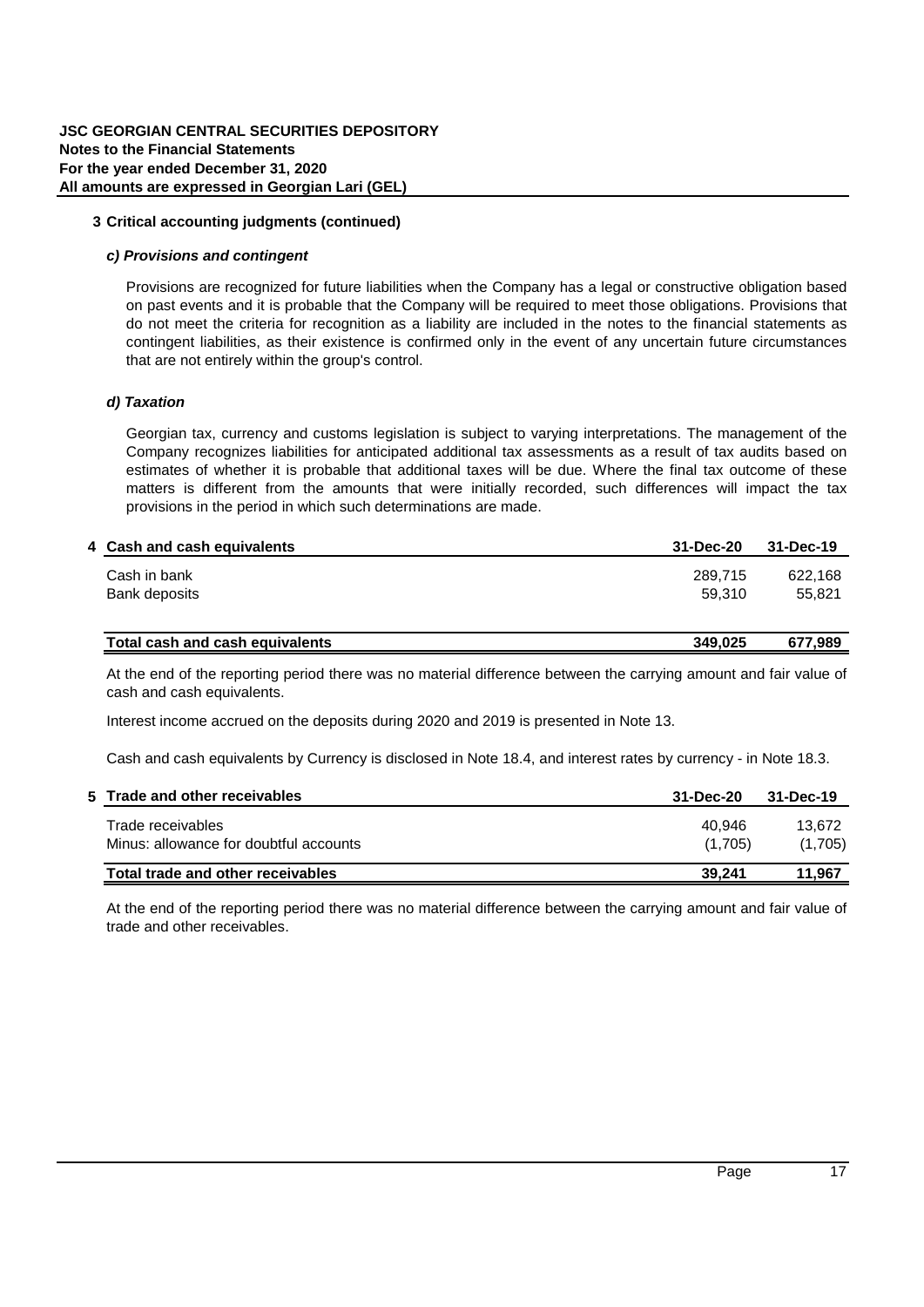#### **2.14 Recognition of revenues and expenses (continued)**

Company's leases are short-term. Short-term leases are leases with a lease term of 12months or less. Payments related to short-term leases are recognized as an expense in the statements of profit or loss on a straight-line basis.

The Company considers the lease term as non-cancellation period of the lease with the following periods:

a) Periods covered by the option to extend the lease if it is sufficiently credible that the lessee will exercise above mentioned right; and

b) Periods covered by the option to terminate the lease early if it is sufficiently certain that the lessee will not exercise that right;

#### **2.15 Offsetting**

Financial assets (receivables) and financial liabilities (accounts payable) are offset and the net amount reported in the statement of financial position only when there is a legally enforceable right to set off the recognised amounts and the Company intends either to settle on a net basis, or to realise the asset and settle the liability simultaneously.

Incomes and expenses are not offset unless required or permitted by IFRS and as specifically disclosed in the accounting policies of the Company.

#### **3 Critical accounting judgments**

In the application of the Company's accounting policies, management is required to make judgments, estimates and assumptions about the carrying amounts of assets and liabilities that are not readily apparent from other sources. The estimates and associated assumptions are based on historical experience and other factors that are considered to be relevant. Actual results may differ from these estimates. The estimates and under lying assumptions are reviewed on an ongoing basis. Revisions to accounting estimates are recognized in the period in which the estimate is revised if the revision affects both current and future period. The following are the key assumptions concerning the future, and other key sources of estimation uncertainty at the end of the reporting period that have a significant risk of causing a material adjustment to the carrying amounts of assets and liabilities within the next financial year.

#### *a) Useful lives of property, plant and equipment*

The estimation of the useful life of property, plant and equipment is a matter of management estimate based upon experience with similar assets. In determining the useful life of an item of property, plant and equipment, management considers the expected usage, estimated technical obsolescence, physical wear and tear and the physical environment in which the asset is operated. Changes in any of these conditions or estimates may result in adjustments for future depreciation rates.

#### *b) Useful lives of intangible assets*

The estimation of the useful life of intangible asset is a matter of management estimate based upon experience with similar assets. In determining the useful life of an item of intangible assets, management considers the expected usage, international practice and rapidly changing market requirements. Changes in any of these conditions or estimates may result in adjustments for future amortization rates.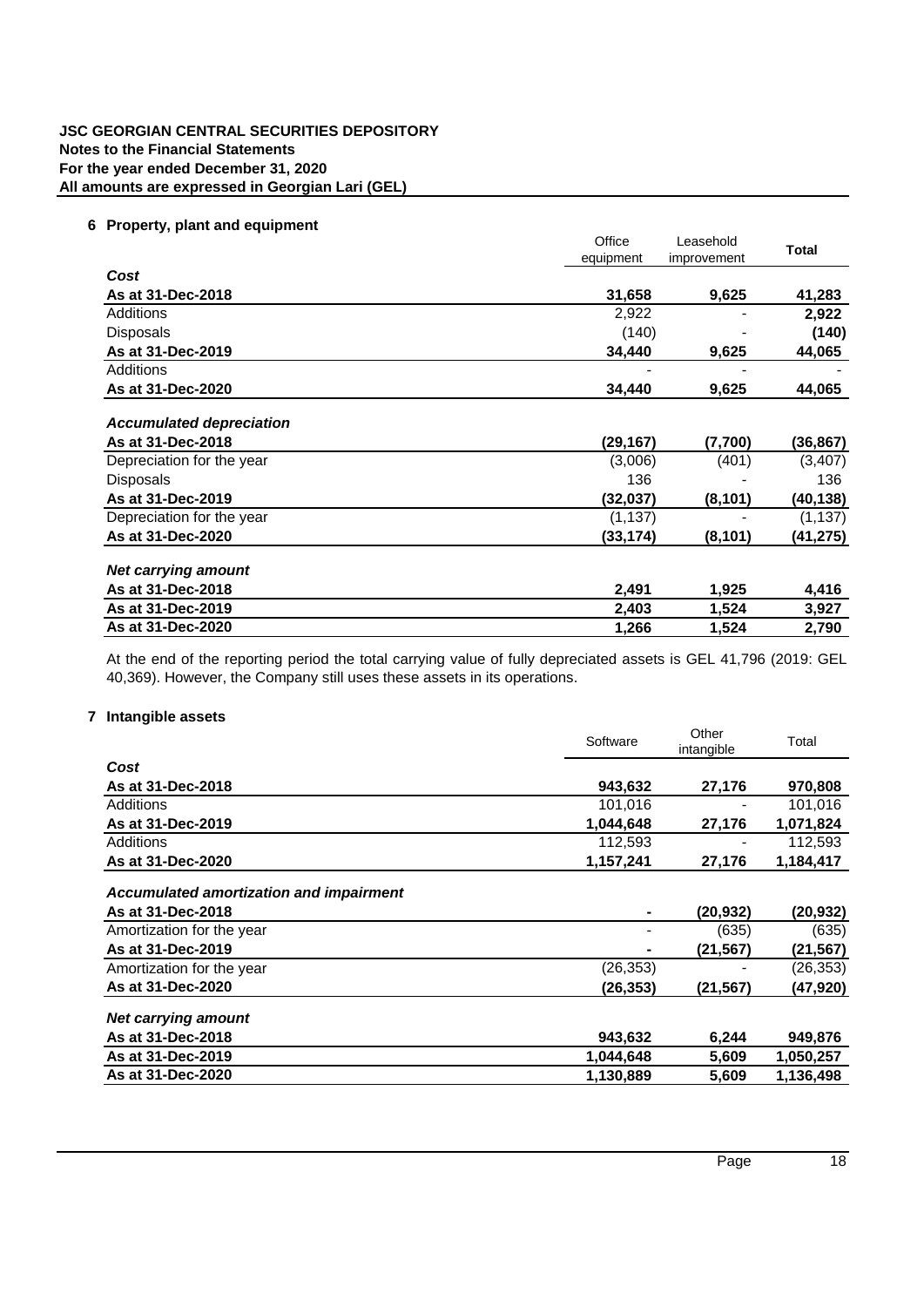## **3 Critical accounting judgments (continued)**

#### *c) Provisions and contingent*

Provisions are recognized for future liabilities when the Company has a legal or constructive obligation based on past events and it is probable that the Company will be required to meet those obligations. Provisions that do not meet the criteria for recognition as a liability are included in the notes to the financial statements as contingent liabilities, as their existence is confirmed only in the event of any uncertain future circumstances that are not entirely within the group's control.

## *d) Taxation*

Georgian tax, currency and customs legislation is subject to varying interpretations. The management of the Company recognizes liabilities for anticipated additional tax assessments as a result of tax audits based on estimates of whether it is probable that additional taxes will be due. Where the final tax outcome of these matters is different from the amounts that were initially recorded, such differences will impact the tax provisions in the period in which such determinations are made.

#### **4 Cash and cash equivalents 31-Dec-20 31-Dec-19**

| Cash in bank  | 289.715 | 622.168 |
|---------------|---------|---------|
| Bank deposits | 59.310  | 55.821  |
|               |         |         |

| Total cash and cash equivalents | 349.025 | 677.989 |
|---------------------------------|---------|---------|
|                                 |         |         |

At the end of the reporting period there was no material difference between the carrying amount and fair value of cash and cash equivalents.

Interest income accrued on the deposits during 2020 and 2019 is presented in Note 13.

Cash and cash equivalents by Currency is disclosed in Note 18.4, and interest rates by currency - in Note 18.3.

| 5 Trade and other receivables          | 31-Dec-20 | 31-Dec-19 |
|----------------------------------------|-----------|-----------|
| Trade receivables                      | 40.946    | 13.672    |
| Minus: allowance for doubtful accounts | (1.705)   | (1,705)   |
| Total trade and other receivables      | 39.241    | 11.967    |

At the end of the reporting period there was no material difference between the carrying amount and fair value of trade and other receivables.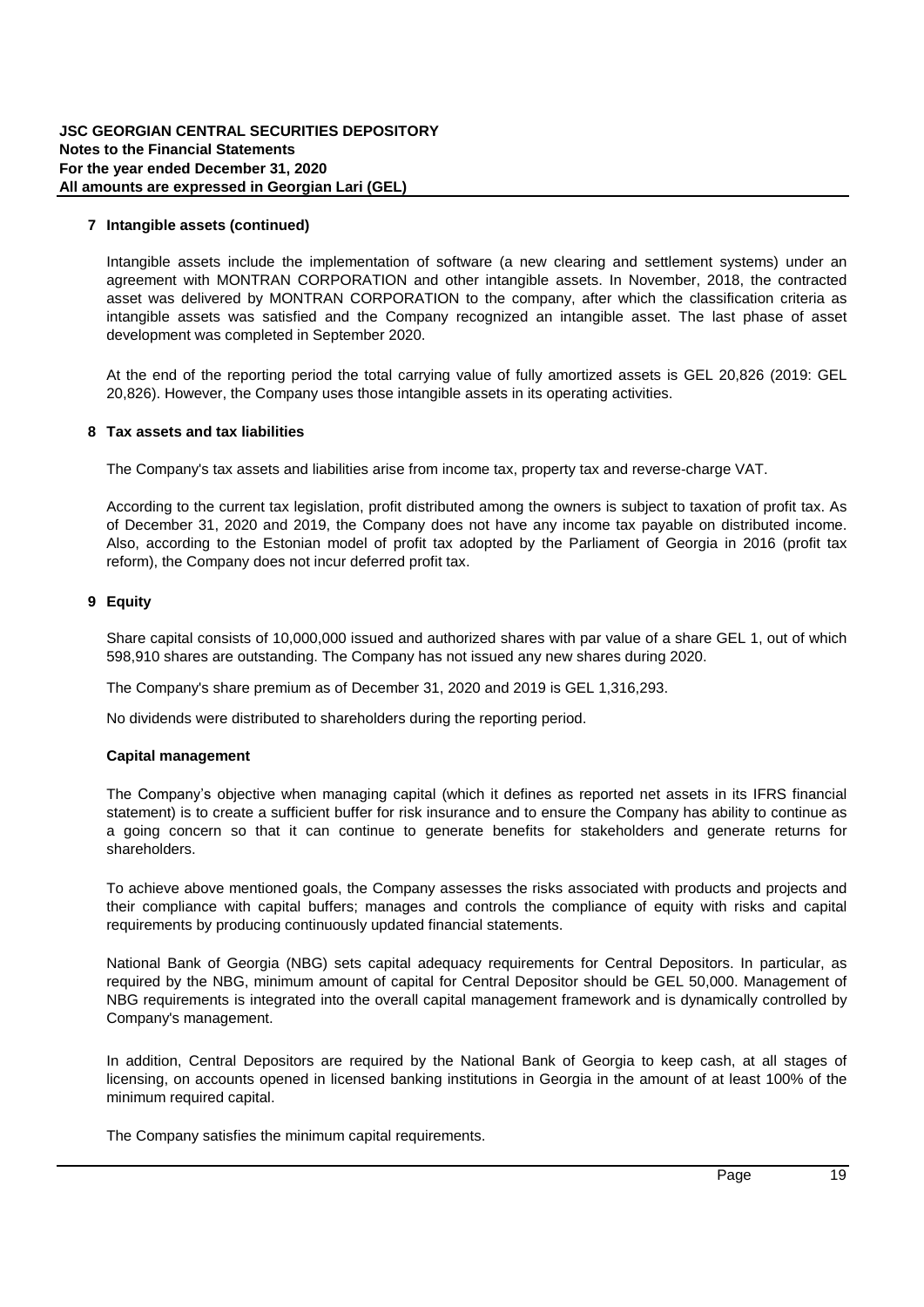## **6 Property, plant and equipment**

|                                 | Office    | Leasehold   | <b>Total</b> |
|---------------------------------|-----------|-------------|--------------|
|                                 | equipment | improvement |              |
| Cost                            |           |             |              |
| As at 31-Dec-2018               | 31,658    | 9,625       | 41,283       |
| Additions                       | 2,922     |             | 2,922        |
| <b>Disposals</b>                | (140)     |             | (140)        |
| As at 31-Dec-2019               | 34,440    | 9,625       | 44,065       |
| <b>Additions</b>                |           |             |              |
| As at 31-Dec-2020               | 34,440    | 9,625       | 44,065       |
| <b>Accumulated depreciation</b> |           |             |              |
| As at 31-Dec-2018               | (29, 167) | (7,700)     | (36,867)     |
| Depreciation for the year       | (3,006)   | (401)       | (3, 407)     |
| Disposals                       | 136       |             | 136          |
| As at 31-Dec-2019               | (32,037)  | (8, 101)    | (40,138)     |
| Depreciation for the year       | (1, 137)  |             | (1, 137)     |
| As at 31-Dec-2020               | (33,174)  | (8, 101)    | (41,275)     |
| <b>Net carrying amount</b>      |           |             |              |
| As at 31-Dec-2018               | 2,491     | 1,925       | 4,416        |
| As at 31-Dec-2019               | 2,403     | 1,524       | 3,927        |
| As at 31-Dec-2020               | 1,266     | 1,524       | 2,790        |

At the end of the reporting period the total carrying value of fully depreciated assets is GEL 41,796 (2019: GEL 40,369). However, the Company still uses these assets in its operations.

## **7 Intangible assets**

|                                                | Software  | Other<br>intangible | Total     |
|------------------------------------------------|-----------|---------------------|-----------|
| Cost                                           |           |                     |           |
| As at 31-Dec-2018                              | 943,632   | 27.176              | 970,808   |
| Additions                                      | 101,016   |                     | 101,016   |
| As at 31-Dec-2019                              | 1,044,648 | 27,176              | 1,071,824 |
| Additions                                      | 112,593   |                     | 112,593   |
| As at 31-Dec-2020                              | 1,157,241 | 27,176              | 1,184,417 |
| <b>Accumulated amortization and impairment</b> |           |                     |           |
| As at 31-Dec-2018                              |           | (20, 932)           | (20, 932) |
| Amortization for the year                      |           | (635)               | (635)     |
| As at 31-Dec-2019                              |           | (21,567)            | (21, 567) |
| Amortization for the year                      | (26,353)  |                     | (26, 353) |
| As at 31-Dec-2020                              | (26, 353) | (21,567)            | (47,920)  |
| <b>Net carrying amount</b>                     |           |                     |           |
| As at 31-Dec-2018                              | 943,632   | 6,244               | 949,876   |
| As at 31-Dec-2019                              | 1,044,648 | 5,609               | 1,050,257 |
| As at 31-Dec-2020                              | 1,130,889 | 5,609               | 1,136,498 |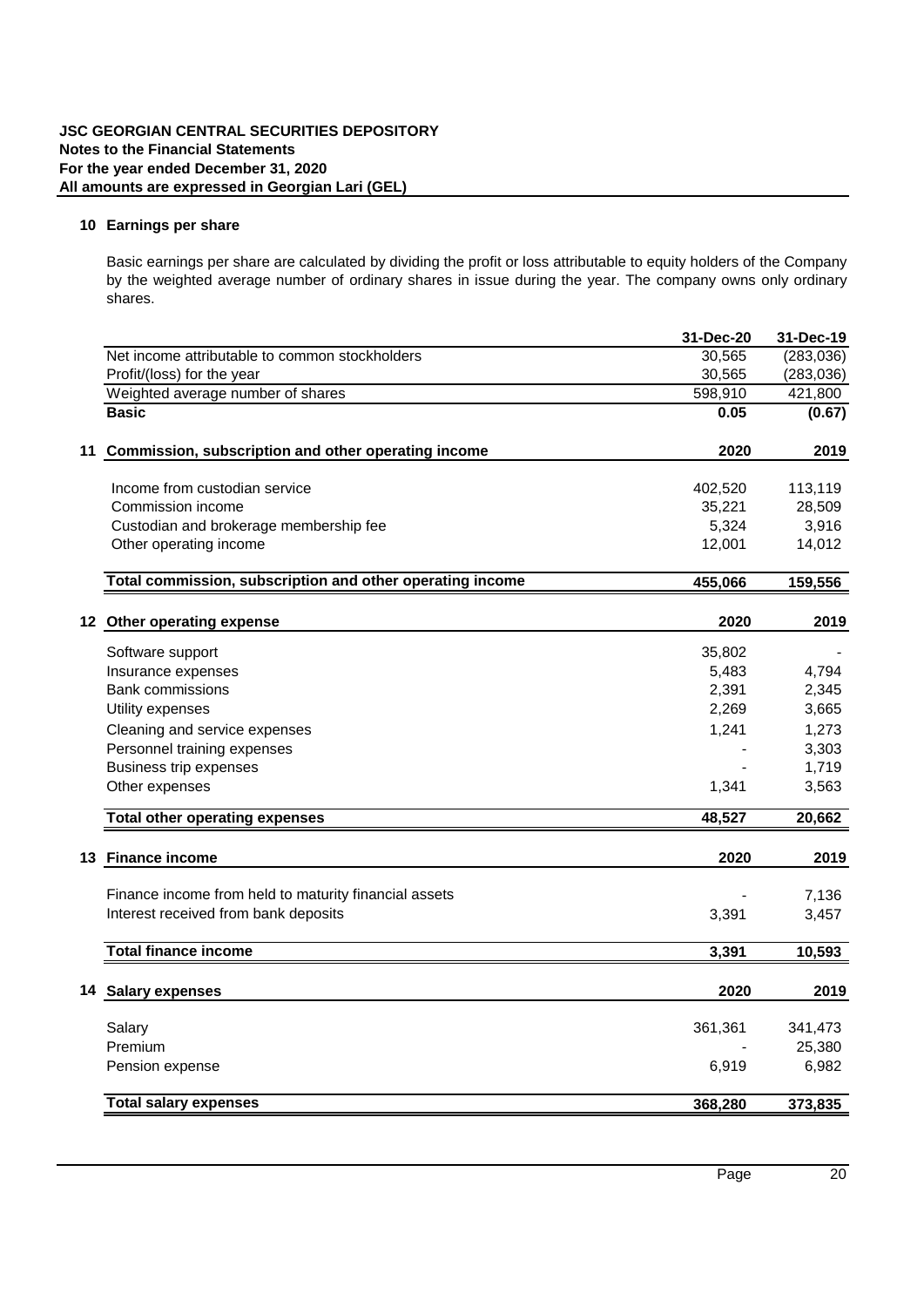#### **7 Intangible assets (continued)**

Intangible assets include the implementation of software (a new clearing and settlement systems) under an agreement with MONTRAN CORPORATION and other intangible assets. In November, 2018, the contracted asset was delivered by MONTRAN CORPORATION to the Company, after which the classification criteria as intangible assets was satisfied and the Company recognized an intangible asset. The last phase of asset development was completed in September 2020.

At the end of the reporting period the total carrying value of fully amortized assets is GEL 20,826 (2019: GEL 20,826). However, the Company uses those intangible assets in its operating activities.

## **8 Tax assets and tax liabilities**

The Company's tax assets and liabilities arise from income tax, property tax and reverse-charge VAT.

According to the current tax legislation, profit distributed among the owners is subject to taxation of profit tax. As of December 31, 2020 and 2019, the Company does not have any income tax payable on distributed income. Also, according to the Estonian model of profit tax adopted by the Parliament of Georgia in 2016 (profit tax reform), the Company does not incur deferred profit tax.

#### **9 Equity**

Share capital consists of 10,000,000 issued and authorized shares with par value of a share GEL 1, out of which 598,910 shares are outstanding. The Company has not issued any new shares during 2020.

The Company's share premium as of December 31, 2020 and 2019 is GEL 1,316,293.

No dividends were distributed to shareholders during the reporting period.

#### **Capital management**

The Company's objective when managing capital (which it defines as reported net assets in its IFRS financial statement) is to create a sufficient buffer for risk insurance and to ensure the Company has ability to continue as a going concern so that it can continue to generate benefits for stakeholders and generate returns for shareholders.

To achieve above mentioned goals, the Company assesses the risks associated with products and projects and their compliance with capital buffers; manages and controls the compliance of equity with risks and capital requirements by producing continuously updated financial statements.

National Bank of Georgia (NBG) sets capital adequacy requirements for Central Depositors. In particular, as required by the NBG, minimum amount of capital for Central Depositor should be GEL 50,000. Management of NBG requirements is integrated into the overall capital management framework and is dynamically controlled by Company's management.

In addition, Central Depositors are required by the National Bank of Georgia to keep cash, at all stages of licensing, on accounts opened in licensed banking institutions in Georgia in the amount of at least 100% of the minimum required capital.

The Company satisfies the minimum capital requirements.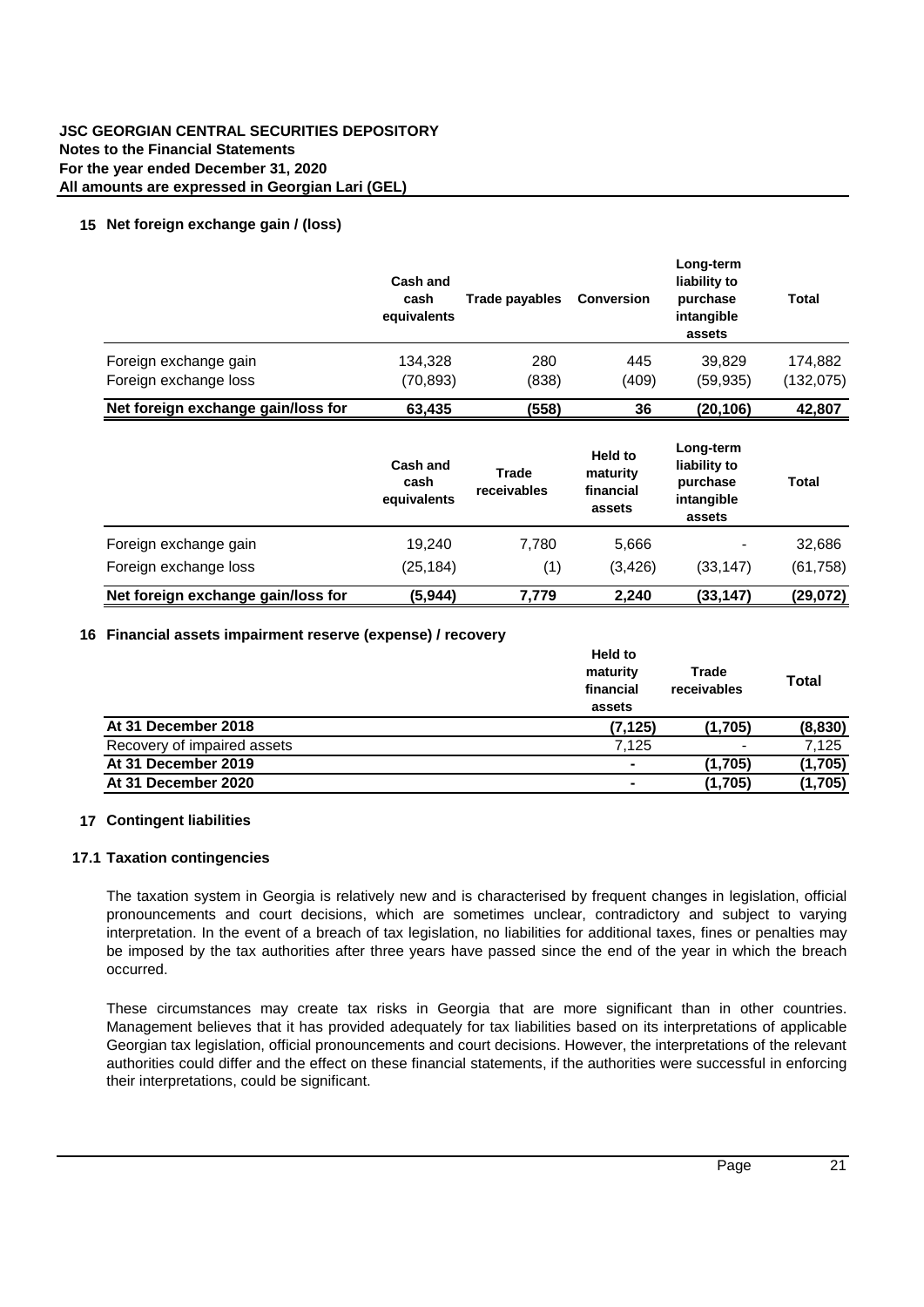## **10 Earnings per share**

Basic earnings per share are calculated by dividing the profit or loss attributable to equity holders of the Company by the weighted average number of ordinary shares in issue during the year. The Company owns only ordinary shares.

|    |                                                           | 31-Dec-20 | 31-Dec-19  |
|----|-----------------------------------------------------------|-----------|------------|
|    | Net income attributable to common stockholders            | 30,565    | (283, 036) |
|    | Profit/(loss) for the year                                | 30,565    | (283, 036) |
|    | Weighted average number of shares                         | 598,910   | 421,800    |
|    | <b>Basic</b>                                              | 0.05      | (0.67)     |
|    | 11 Commission, subscription and other operating income    | 2020      | 2019       |
|    | Income from custodian service                             | 402,520   | 113,119    |
|    | Commission income                                         | 35,221    | 28,509     |
|    | Custodian and brokerage membership fee                    | 5,324     | 3,916      |
|    | Other operating income                                    | 12,001    | 14,012     |
|    | Total commission, subscription and other operating income | 455,066   | 159,556    |
|    | 12 Other operating expense                                | 2020      | 2019       |
|    | Software support                                          | 35,802    |            |
|    | Insurance expenses                                        | 5,483     | 4,794      |
|    | <b>Bank commissions</b>                                   | 2,391     | 2,345      |
|    | Utility expenses                                          | 2,269     | 3,665      |
|    | Cleaning and service expenses                             | 1,241     | 1,273      |
|    | Personnel training expenses                               |           | 3,303      |
|    | Business trip expenses                                    |           | 1,719      |
|    | Other expenses                                            | 1,341     | 3,563      |
|    | <b>Total other operating expenses</b>                     | 48,527    | 20,662     |
| 13 | <b>Finance income</b>                                     | 2020      | 2019       |
|    | Finance income from held to maturity financial assets     |           | 7,136      |
|    | Interest received from bank deposits                      | 3,391     | 3,457      |
|    | <b>Total finance income</b>                               | 3,391     | 10,593     |
|    | 14 Salary expenses                                        | 2020      | 2019       |
|    | Salary                                                    | 361,361   | 341,473    |
|    | Premium                                                   |           | 25,380     |
|    | Pension expense                                           | 6,919     | 6,982      |
|    | <b>Total salary expenses</b>                              | 368,280   | 373,835    |
|    |                                                           |           |            |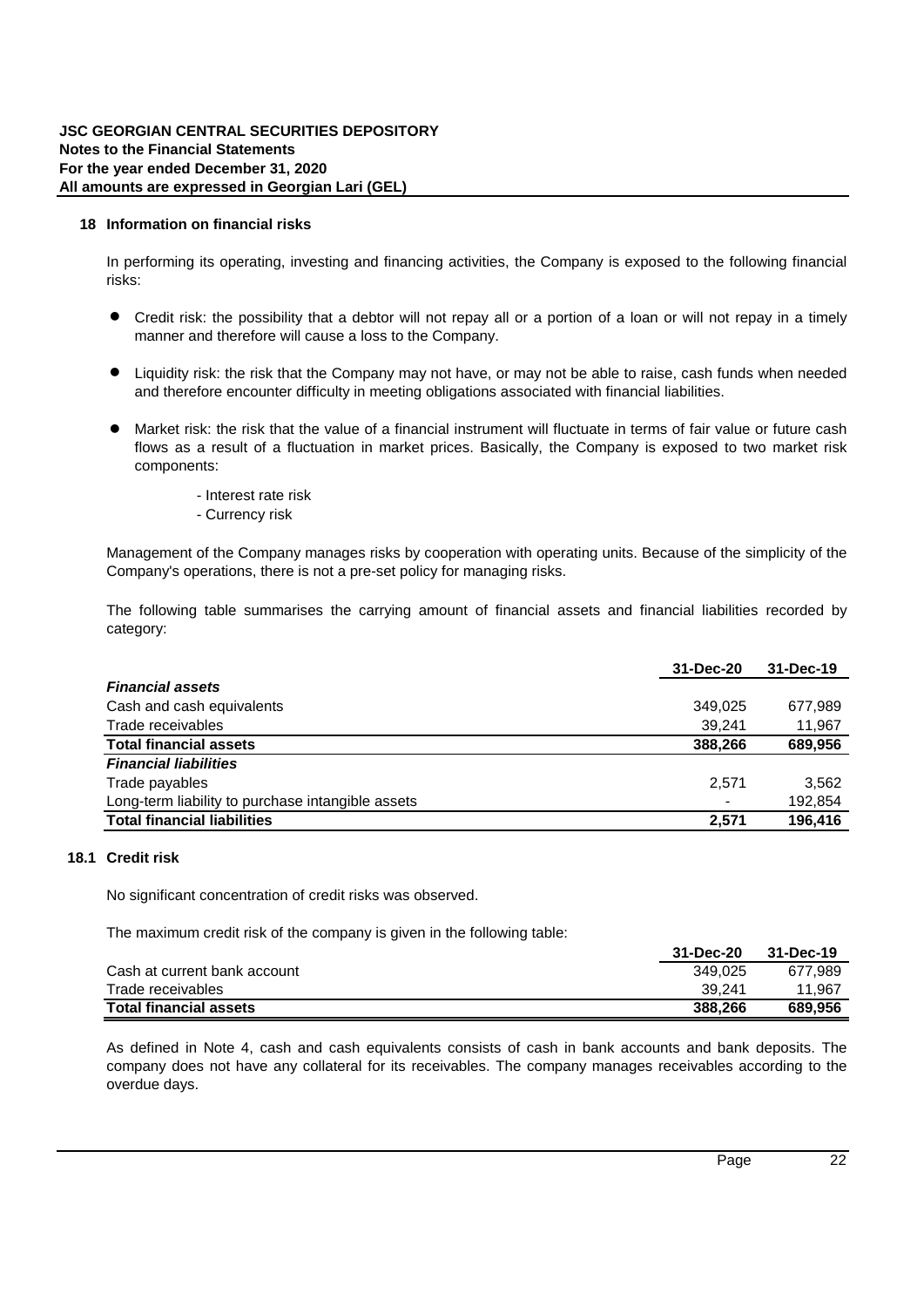## **15 Net foreign exchange gain / (loss)**

|                                    | Cash and<br>cash<br>equivalents | Trade payables       | <b>Conversion</b>                          | Long-term<br>liability to<br>purchase<br>intangible<br>assets | Total        |
|------------------------------------|---------------------------------|----------------------|--------------------------------------------|---------------------------------------------------------------|--------------|
| Foreign exchange gain              | 134,328                         | 280                  | 445                                        | 39,829                                                        | 174,882      |
| Foreign exchange loss              | (70, 893)                       | (838)                | (409)                                      | (59,935)                                                      | (132, 075)   |
| Net foreign exchange gain/loss for | 63,435                          | (558)                | 36                                         | (20, 106)                                                     | 42,807       |
|                                    | Cash and<br>cash<br>equivalents | Trade<br>receivables | Held to<br>maturity<br>financial<br>assets | Long-term<br>liability to<br>purchase<br>intangible<br>assets | <b>Total</b> |
| Foreign exchange gain              | 19,240                          | 7,780                | 5,666                                      |                                                               | 32,686       |
| Foreign exchange loss              | (25, 184)                       | (1)                  | (3, 426)                                   | (33,147)                                                      | (61, 758)    |
| Net foreign exchange gain/loss for | (5,944)                         | 7,779                | 2,240                                      | (33, 147)                                                     | (29, 072)    |

## **16 Financial assets impairment reserve (expense) / recovery**

|                             | Held to<br>maturity<br>financial<br>assets | Trade<br>receivables | <b>Total</b> |
|-----------------------------|--------------------------------------------|----------------------|--------------|
| At 31 December 2018         | (7, 125)                                   | (1,705)              | (8,830)      |
| Recovery of impaired assets | 7.125                                      |                      | 7,125        |
| At 31 December 2019         |                                            | (1,705)              | (1,705)      |
| At 31 December 2020         |                                            | (1,705)              | (1,705)      |

## **17 Contingent liabilities**

## **17.1 Taxation contingencies**

The taxation system in Georgia is relatively new and is characterised by frequent changes in legislation, official pronouncements and court decisions, which are sometimes unclear, contradictory and subject to varying interpretation. In the event of a breach of tax legislation, no liabilities for additional taxes, fines or penalties may be imposed by the tax authorities after three years have passed since the end of the year in which the breach occurred.

These circumstances may create tax risks in Georgia that are more significant than in other countries. Management believes that it has provided adequately for tax liabilities based on its interpretations of applicable Georgian tax legislation, official pronouncements and court decisions. However, the interpretations of the relevant authorities could differ and the effect on these financial statements, if the authorities were successful in enforcing their interpretations, could be significant.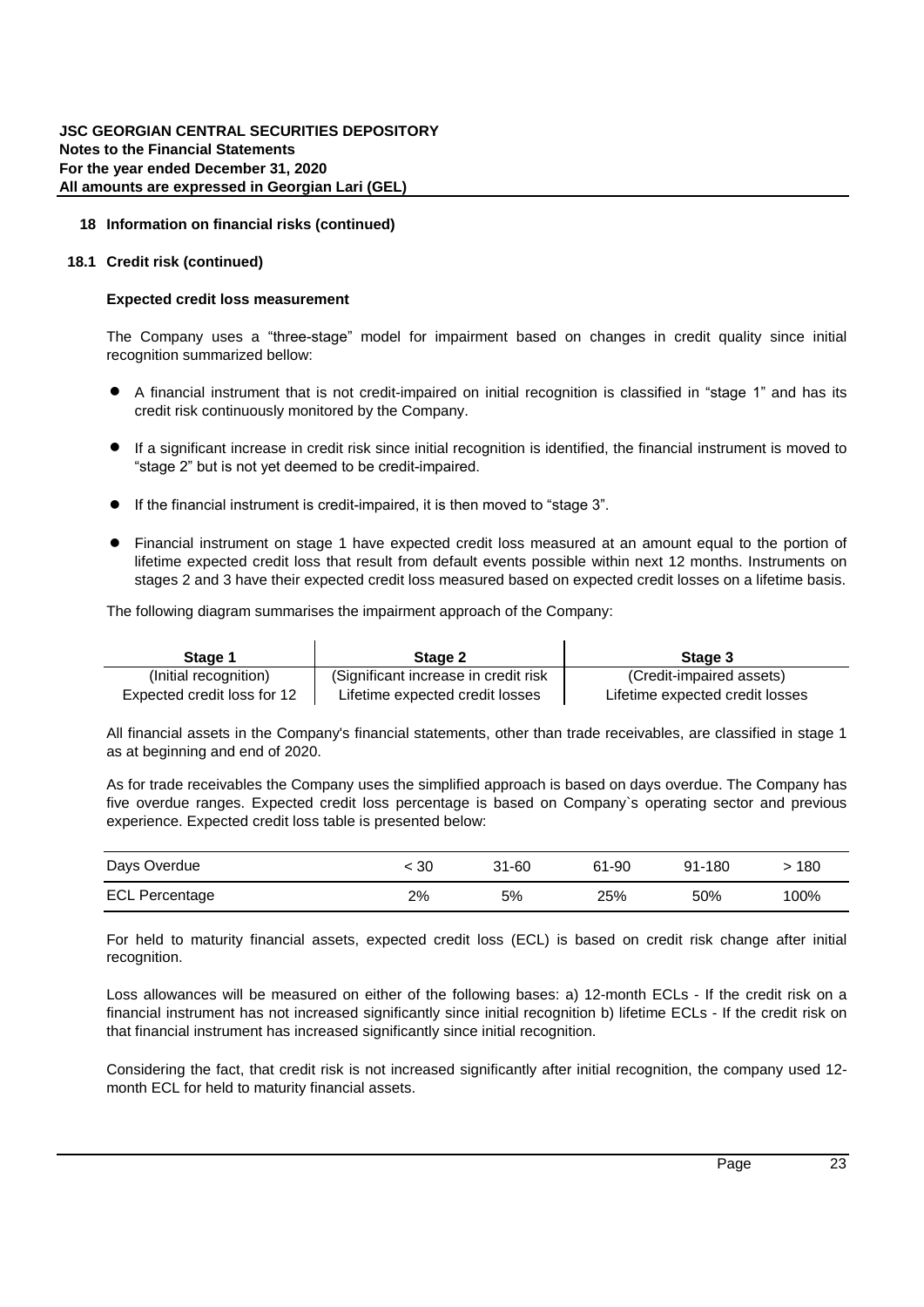## **18 Information on financial risks**

In performing its operating, investing and financing activities, the Company is exposed to the following financial risks:

- Credit risk: the possibility that a debtor will not repay all or a portion of a loan or will not repay in a timely manner and therefore will cause a loss to the Company.
- l Liquidity risk: the risk that the Company may not have, or may not be able to raise, cash funds when needed and therefore encounter difficulty in meeting obligations associated with financial liabilities.
- l Market risk: the risk that the value of a financial instrument will fluctuate in terms of fair value or future cash flows as a result of a fluctuation in market prices. Basically, the Company is exposed to two market risk components:
	- Interest rate risk
	- Currency risk

Management of the Company manages risks by cooperation with operating units. Because of the simplicity of the Company's operations, there is not a pre-set policy for managing risks.

The following table summarises the carrying amount of financial assets and financial liabilities recorded by category:

|                                                   | 31-Dec-20      | 31-Dec-19 |
|---------------------------------------------------|----------------|-----------|
| <b>Financial assets</b>                           |                |           |
| Cash and cash equivalents                         | 349.025        | 677,989   |
| Trade receivables                                 | 39.241         | 11,967    |
| <b>Total financial assets</b>                     | 388,266        | 689,956   |
| <b>Financial liabilities</b>                      |                |           |
| Trade payables                                    | 2,571          | 3,562     |
| Long-term liability to purchase intangible assets | $\blacksquare$ | 192,854   |
| <b>Total financial liabilities</b>                | 2.571          | 196,416   |

#### **18.1 Credit risk**

No significant concentration of credit risks was observed.

The maximum credit risk of the Company is given in the following table:

|                               | 31-Dec-20 | 31-Dec-19 |
|-------------------------------|-----------|-----------|
| Cash at current bank account  | 349.025   | 677.989   |
| Trade receivables             | 39.241    | 11.967    |
| <b>Total financial assets</b> | 388,266   | 689.956   |

As defined in Note 4, cash and cash equivalents consists of cash in bank accounts and bank deposits. The Company does not have any collateral for its receivables. The Company manages receivables according to the overdue days.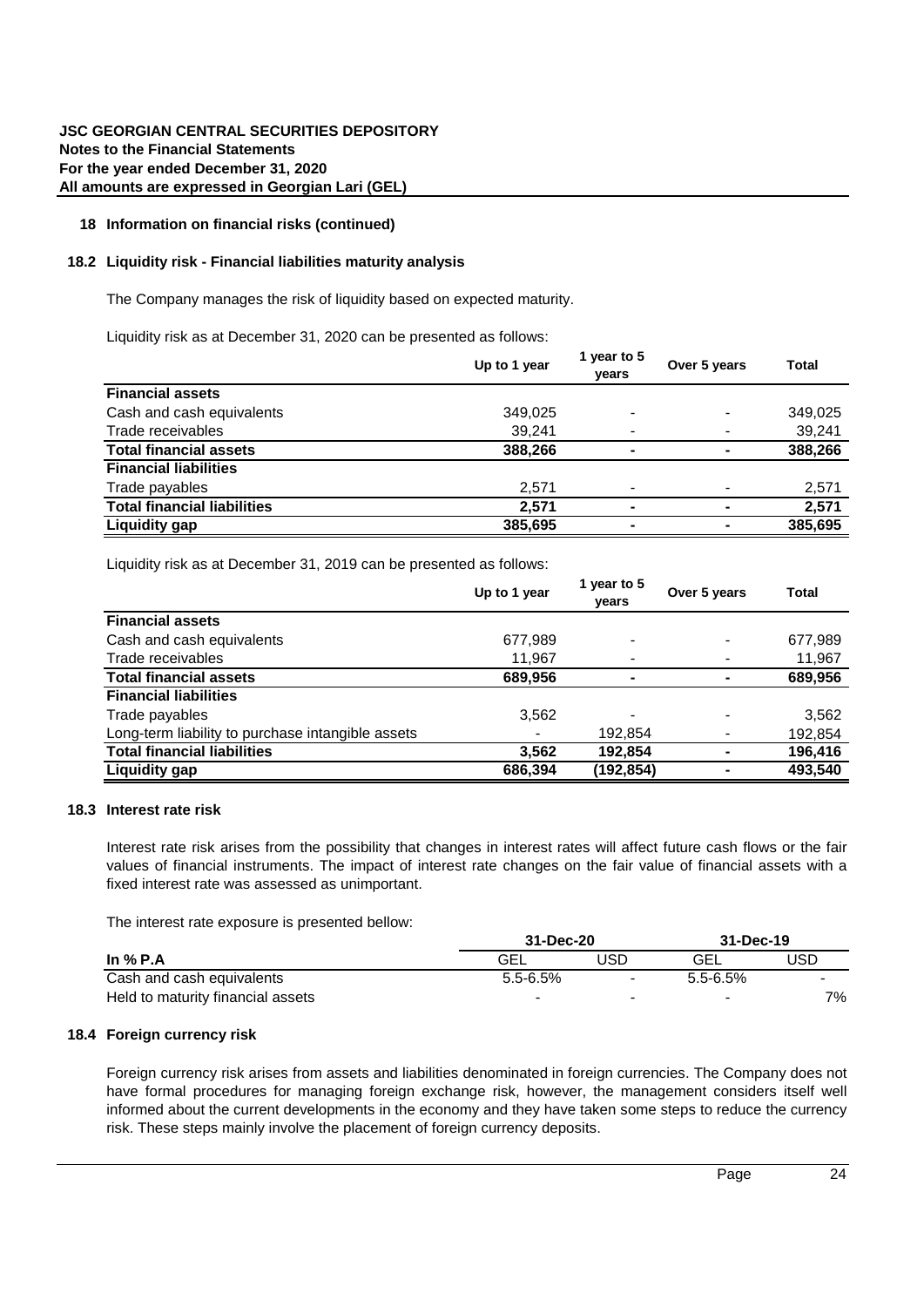## **18 Information on financial risks (continued)**

## **18.1 Credit risk (continued)**

## **Expected credit loss measurement**

The Company uses a "three-stage" model for impairment based on changes in credit quality since initial recognition summarized bellow:

- l A financial instrument that is not credit-impaired on initial recognition is classified in "stage 1" and has its credit risk continuously monitored by the Company.
- l If a significant increase in credit risk since initial recognition is identified, the financial instrument is moved to "stage 2" but is not yet deemed to be credit-impaired.
- $\bullet$  If the financial instrument is credit-impaired, it is then moved to "stage 3".
- Financial instrument on stage 1 have expected credit loss measured at an amount equal to the portion of lifetime expected credit loss that result from default events possible within next 12 months. Instruments on stages 2 and 3 have their expected credit loss measured based on expected credit losses on a lifetime basis.

The following diagram summarises the impairment approach of the Company:

| Stage 1                     | Stage 2                               | Stage 3                         |
|-----------------------------|---------------------------------------|---------------------------------|
| (Initial recognition)       | (Significant increase in credit risk) | (Credit-impaired assets)        |
| Expected credit loss for 12 | Lifetime expected credit losses       | Lifetime expected credit losses |

All financial assets in the Company's financial statements, other than trade receivables, are classified in stage 1 as at beginning and end of 2020.

As for trade receivables the Company uses the simplified approach is based on days overdue. The Company has five overdue ranges. Expected credit loss percentage is based on Company`s operating sector and previous experience. Expected credit loss table is presented below:

| Days Overdue          | 30 | 31-60 | 61-90 | 91-180 | 180  |
|-----------------------|----|-------|-------|--------|------|
| <b>ECL Percentage</b> | 2% | 5%    | 25%   | 50%    | 100% |

For held to maturity financial assets, expected credit loss (ECL) is based on credit risk change after initial recognition.

Loss allowances will be measured on either of the following bases: a) 12-month ECLs - If the credit risk on a financial instrument has not increased significantly since initial recognition b) lifetime ECLs - If the credit risk on that financial instrument has increased significantly since initial recognition.

Considering the fact, that credit risk is not increased significantly after initial recognition, the Company used 12 month ECL for held to maturity financial assets.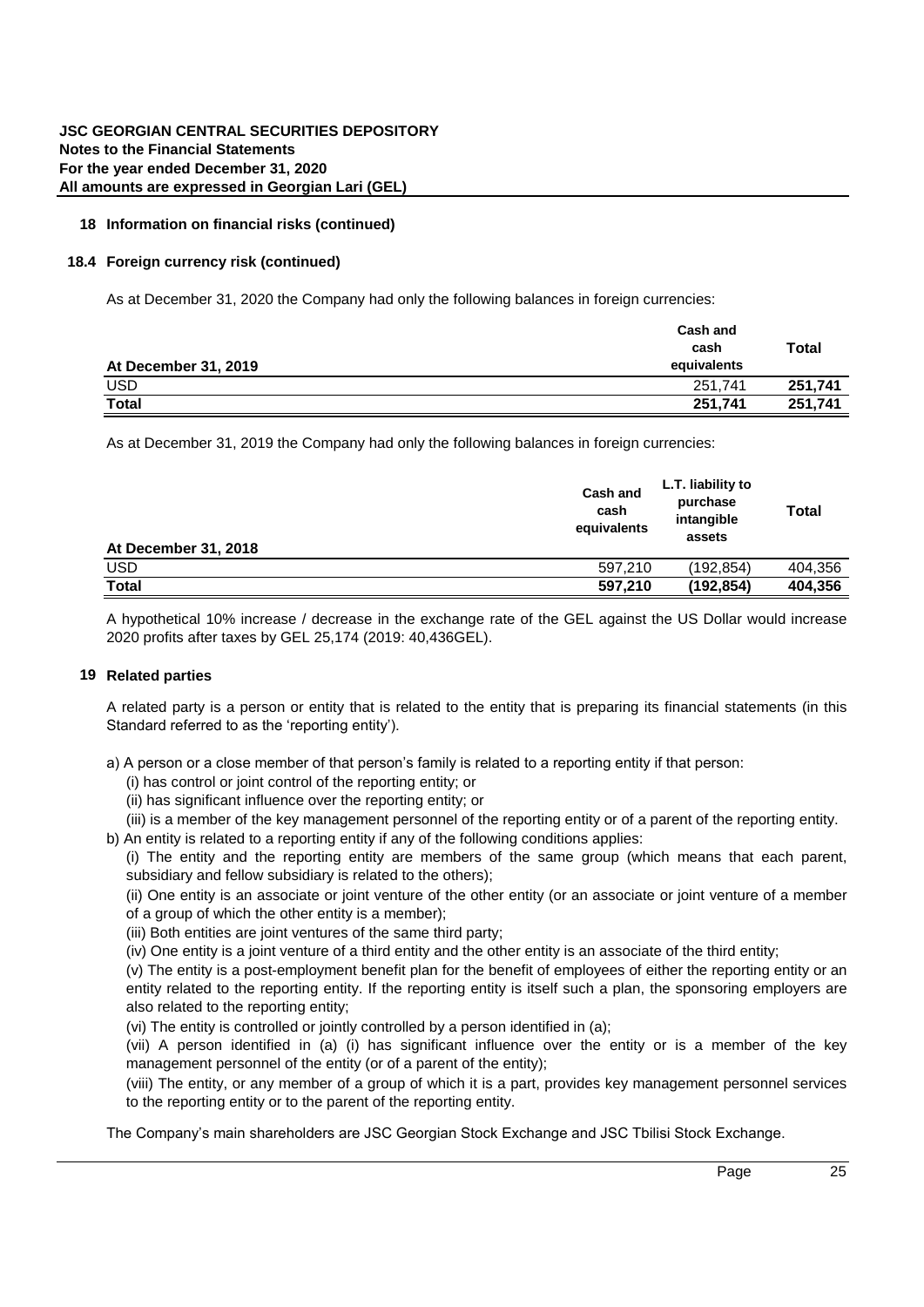## **18 Information on financial risks (continued)**

## **18.2 Liquidity risk - Financial liabilities maturity analysis**

The Company manages the risk of liquidity based on expected maturity.

Liquidity risk as at December 31, 2020 can be presented as follows:

|                                    | Up to 1 year | 1 year to 5<br>vears | Over 5 years             | Total   |
|------------------------------------|--------------|----------------------|--------------------------|---------|
| <b>Financial assets</b>            |              |                      |                          |         |
| Cash and cash equivalents          | 349,025      |                      |                          | 349,025 |
| Trade receivables                  | 39,241       |                      | $\overline{\phantom{0}}$ | 39,241  |
| <b>Total financial assets</b>      | 388,266      |                      | $\blacksquare$           | 388,266 |
| <b>Financial liabilities</b>       |              |                      |                          |         |
| Trade payables                     | 2,571        |                      |                          | 2,571   |
| <b>Total financial liabilities</b> | 2.571        | -                    |                          | 2,571   |
| Liquidity gap                      | 385,695      | -                    | -                        | 385,695 |

Liquidity risk as at December 31, 2019 can be presented as follows:

|                                                   | Up to 1 year | 1 year to 5<br>vears | Over 5 years   | <b>Total</b> |
|---------------------------------------------------|--------------|----------------------|----------------|--------------|
| <b>Financial assets</b>                           |              |                      |                |              |
| Cash and cash equivalents                         | 677,989      |                      | $\blacksquare$ | 677,989      |
| Trade receivables                                 | 11,967       |                      |                | 11,967       |
| <b>Total financial assets</b>                     | 689,956      |                      | ۰              | 689,956      |
| <b>Financial liabilities</b>                      |              |                      |                |              |
| Trade payables                                    | 3,562        |                      |                | 3,562        |
| Long-term liability to purchase intangible assets |              | 192,854              |                | 192,854      |
| <b>Total financial liabilities</b>                | 3,562        | 192,854              |                | 196,416      |
| <b>Liquidity gap</b>                              | 686,394      | (192,854)            |                | 493,540      |

## **18.3 Interest rate risk**

Interest rate risk arises from the possibility that changes in interest rates will affect future cash flows or the fair values of financial instruments. The impact of interest rate changes on the fair value of financial assets with a fixed interest rate was assessed as unimportant.

The interest rate exposure is presented bellow:

|                                   |                          | 31-Dec-20 |                          | 31-Dec-19                |
|-----------------------------------|--------------------------|-----------|--------------------------|--------------------------|
| In $%$ P.A                        | <b>GEL</b>               | JSD       | GEL                      | USD                      |
| Cash and cash equivalents         | $5.5 - 6.5%$             | $\sim$    | $5.5 - 6.5%$             | $\overline{\phantom{a}}$ |
| Held to maturity financial assets | $\overline{\phantom{a}}$ |           | $\overline{\phantom{a}}$ | 7%                       |

## **18.4 Foreign currency risk**

Foreign currency risk arises from assets and liabilities denominated in foreign currencies. The Company does not have formal procedures for managing foreign exchange risk, however, the management considers itself well informed about the current developments in the economy and they have taken some steps to reduce the currency risk. These steps mainly involve the placement of foreign currency deposits.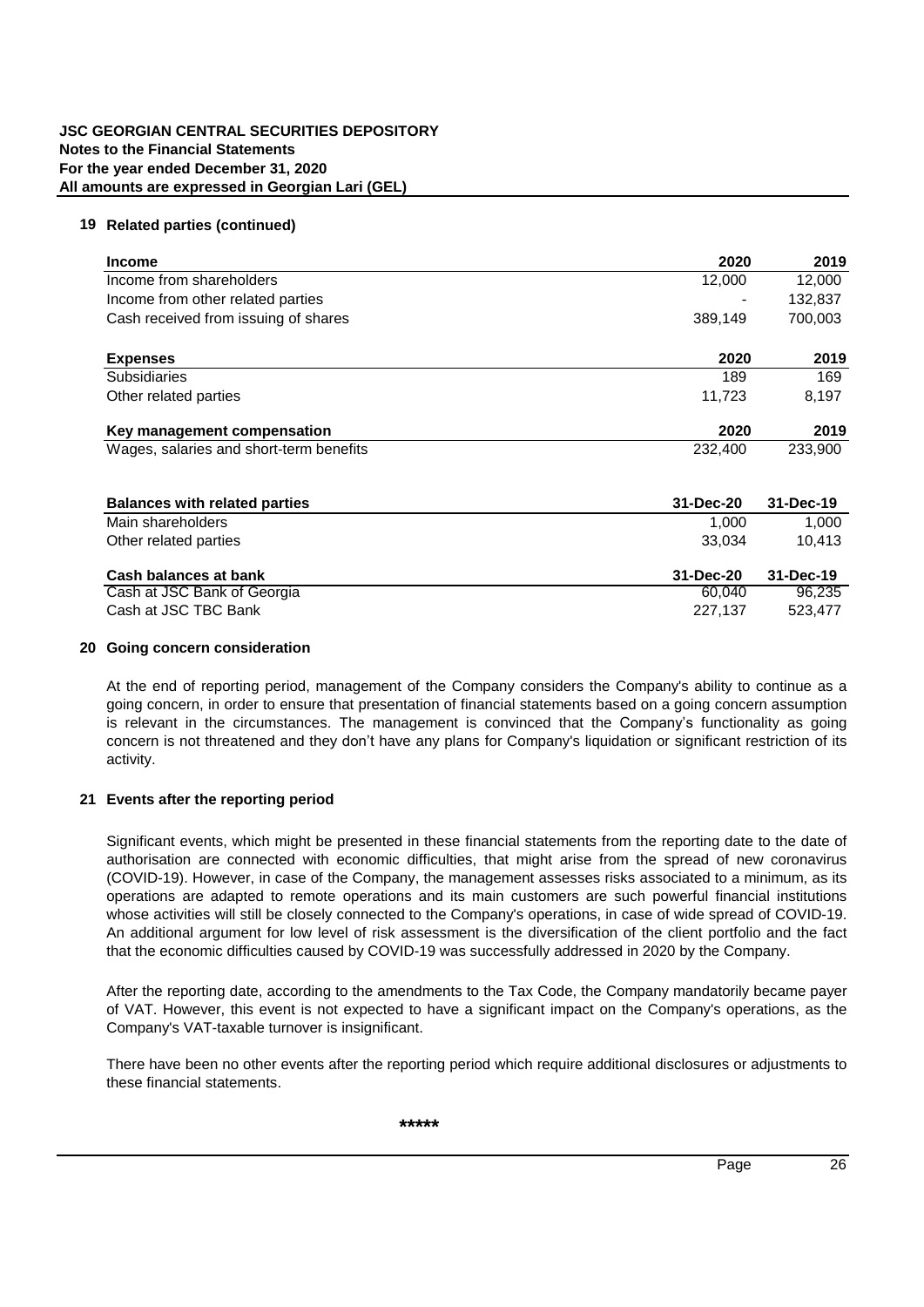## **18 Information on financial risks (continued)**

#### **18.4 Foreign currency risk (continued)**

As at December 31, 2020 the Company had only the following balances in foreign currencies:

| <b>At December 31, 2019</b> | <b>Cash and</b><br>cash<br>equivalents | Total   |
|-----------------------------|----------------------------------------|---------|
| <b>USD</b>                  | 251.741                                | 251.741 |
| <b>Total</b>                | 251,741                                | 251,741 |

As at December 31, 2019 the Company had only the following balances in foreign currencies:

| <b>At December 31, 2018</b> | Cash and<br>cash<br>equivalents | L.T. liability to<br>purchase<br>intangible<br>assets | <b>Total</b> |
|-----------------------------|---------------------------------|-------------------------------------------------------|--------------|
| <b>USD</b>                  | 597,210                         | (192, 854)                                            | 404,356      |
| <b>Total</b>                | 597,210                         | (192, 854)                                            | 404,356      |

A hypothetical 10% increase / decrease in the exchange rate of the GEL against the US Dollar would increase 2020 profits after taxes by GEL 25,174 (2019: 40,436GEL).

#### **19 Related parties**

A related party is a person or entity that is related to the entity that is preparing its financial statements (in this Standard referred to as the 'reporting entity').

a) A person or a close member of that person's family is related to a reporting entity if that person:

- (i) has control or joint control of the reporting entity; or
- (ii) has significant influence over the reporting entity; or

(iii) is a member of the key management personnel of the reporting entity or of a parent of the reporting entity.

b) An entity is related to a reporting entity if any of the following conditions applies:

(i) The entity and the reporting entity are members of the same group (which means that each parent, subsidiary and fellow subsidiary is related to the others);

(ii) One entity is an associate or joint venture of the other entity (or an associate or joint venture of a member of a group of which the other entity is a member);

- (iii) Both entities are joint ventures of the same third party;
- (iv) One entity is a joint venture of a third entity and the other entity is an associate of the third entity;

(v) The entity is a post-employment benefit plan for the benefit of employees of either the reporting entity or an entity related to the reporting entity. If the reporting entity is itself such a plan, the sponsoring employers are also related to the reporting entity;

(vi) The entity is controlled or jointly controlled by a person identified in (a);

(vii) A person identified in (a) (i) has significant influence over the entity or is a member of the key management personnel of the entity (or of a parent of the entity);

(viii) The entity, or any member of a group of which it is a part, provides key management personnel services to the reporting entity or to the parent of the reporting entity.

The Company's main shareholders are JSC Georgian Stock Exchange and JSC Tbilisi Stock Exchange.